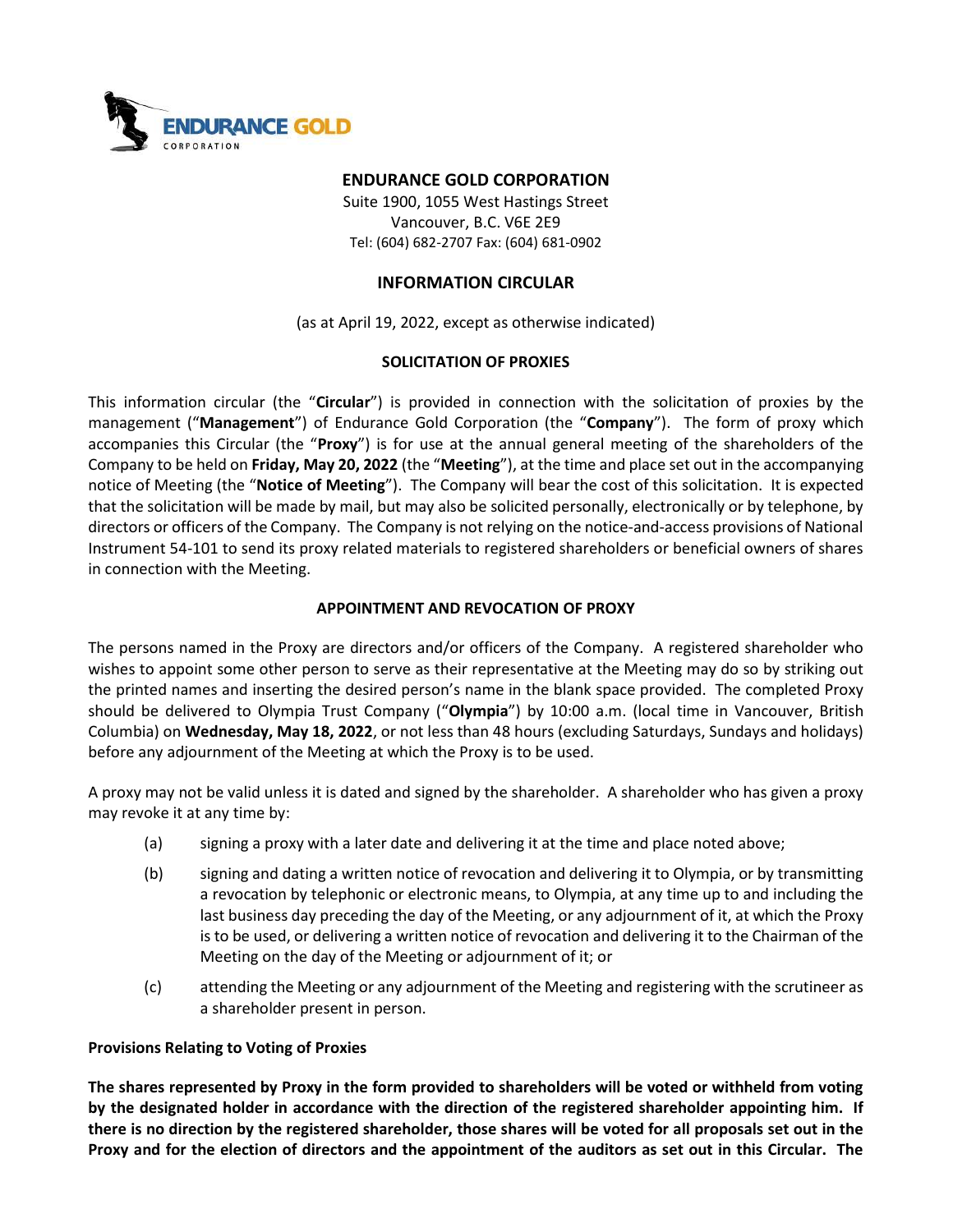Proxy gives the person named in it the discretion to vote as such person sees fit on any amendments or variations to matters identified in the Notice of Meeting, or any other matters which may properly come before the Meeting. At the time of printing of this Circular, the Management of the Company knows of no other matters which may come before the Meeting other than those referred to in the Notice of Meeting.

### Advice to Beneficial Holders of Common Shares

The information set forth in this section is importance to many shareholders, as a substantial number of shareholders do not hold common shares in their own name. Shareholders who hold their common shares through their brokers, intermediaries, trustees or other persons, or who otherwise do not hold their common shares in their own name (referred to herein as "Beneficial Shareholders") should note that only proxies deposited by shareholders who appear on the records maintained by the Company's registrar and transfer agent as registered holders of common shares will be recognized and acted upon at the Meeting. If common shares are listed in an account statement provided to a Beneficial Shareholder by a broker, then those common shares will likely not be registered in the shareholder's name. Such common shares will more likely be registered under the name of the shareholder's broker or an agent of that broker. In Canada, the vast majority of such shares are registered under the name of CDS & Co. (the registration name for CDS Clearing and Depository Services Inc., which acts as nominee for many Canadian brokerage firms). In the United States, the vast majority of such common shares are registered under the name of Cede & Co., the registration name for The Depository Trust Company, which acts as nominee for many United States brokerage firms. Common shares held by brokers (or their agents or nominees) on behalf of a broker's client can only be voted or withheld at the direction of the Beneficial Shareholder. The Company does not have access to the names of all Beneficial Shareholders.

Existing regulatory policy requires brokers and other intermediaries to seek voting instructions from Beneficial Shareholders in advance of shareholder meetings. The various brokers and other intermediaries have their own mailing procedures and provide their own return instructions to clients, which should be carefully followed by Beneficial Shareholders in order to ensure that their common shares are voted at the Meeting. The form of instrument of proxy supplied to a Beneficial Shareholder by its broker (or the agent of the broker) is substantially similar to the instrument of proxy provided directly to registered shareholders by the Company. However, its purpose is limited to instructing the registered shareholder (i.e., the broker or agent of the broker) how to vote on behalf of the Beneficial Shareholder. Most brokers now delegate responsibility for obtaining instructions from clients to Broadridge Financial Solutions Inc. ("**Broadridge**") in Canada. Broadridge typically prepares a machine-readable voting instruction form ("VIF"), mails those forms to Beneficial Shareholders, and asks for appropriate instructions regarding the voting of shares to be voted at the Meeting. If Beneficial Shareholders receive the VIFs from Broadridge, they are requested to complete and return the VIFs to Broadridge by mail, facsimile, telephone or internet (each as noted on the VIFs) to deliver their instructions and to vote their shares. Broadridge then tabulates the results of all instructions received and provides appropriate instructions respecting the voting of shares to be represented at the Meeting. Beneficial Shareholders should carefully follow the instructions of their broker or intermediary to submit the voting instructions for their shares, including those regarding when and where the completed VIFs or proxy form (as applicable) is to be delivered. Your intermediary must receive your voting instructions in sufficient time for your intermediary to act on them.

A Beneficial Shareholder who receives a Broadridge VIF cannot use that form to vote common shares directly at the Meeting. Should a Beneficial Shareholder wish to attend the Meeting or have someone else attend on its behalf, the Beneficial Shareholder may request a legal proxy as set forth in the VIF, which will grant the Beneficial Shareholder or its nominee the right to attend and vote at the Meeting. If you have any questions respecting the voting of common shares held through a broker or other intermediary, please contact your broker or other intermediary for assistance.

The Notice of Meeting, Circular, Proxy and VIF, as applicable, are being provided to both registered shareholders and Beneficial Shareholders. Beneficial Shareholders fall into two categories - those who object to their identity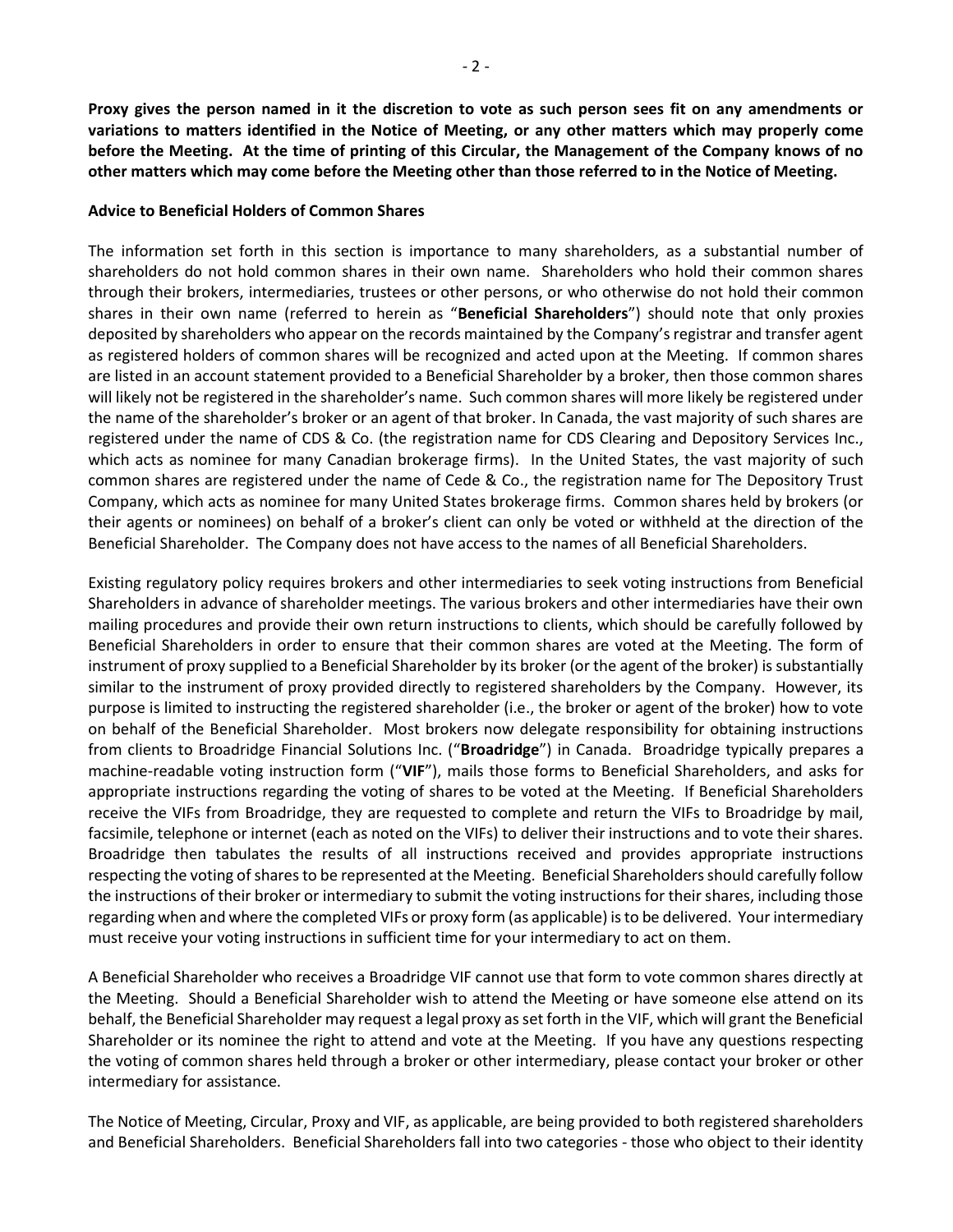being known to the issuers of securities which they own ("OBOs") and those who do not object to their identity being made known to the issuers of the securities which they own ("NOBOs"). Subject to the provisions of National Instrument 54-101 - Communication with Beneficial Owners of Securities of a Reporting Issuer ("NI 54- 101"), issuers may request and obtain a list of their NOBOs from intermediaries directly or via their transfer agent and may obtain and use the NOBO list for the distribution of proxy-related materials directly (not via Broadridge) to such NOBOs. If you are a Beneficial Shareholder and the Company or its agent has sent these materials directly to you, your name, address and information about your holdings of common shares have been obtained in accordance with applicable securities regulatory requirements from the intermediary holding the common shares on your behalf. By choosing to send the Notice Package to you directly, the Company (and not the intermediary holding on your behalf) has assumed responsibility for (i) delivery the Notice Package to you, and (ii) executing your proper voting instructions. Please return your voting instructions as specified in the request for voting instructions delivered to you.

The Company's OBOs can expect to be contacted by Broadridge or their brokers or their broker's agents as set out above. The Company does not intend to pay for intermediaries to deliver the Notice of Meeting, Circular and VIF to OBOs and accordingly, if the OBO's intermediary does not assume the costs of delivery of those documents in the event that the OBO wishes to receive them, the OBO may not receive the documentation.

All references to shareholders in the Notice of Meeting, Circular and the accompanying Proxy are to registered shareholders of the Company as set forth on the list of registered shareholders of the Company as maintained by the registrar and transfer agent of the Company, Olympia, unless specifically stated otherwise.

# Financial Statements

The audited financial statements of the Company for the year ended December 31, 2021, together with the auditor's report on those statements and Management Discussion and Analysis, will be presented to the shareholders at the Meeting.

# VOTING SECURITIES AND PRINCIPAL HOLDERS OF VOTING SECURITIES

As at the date of the accompanying Notice of Meeting, the Company's authorized capital consists of an unlimited number of common shares of which 135,378,490 common shares are issued and outstanding. All common shares in the capital of the Company carry the right to one vote.

Shareholders registered as at April 15, 2022, are entitled to attend and vote at the Meeting. Shareholders who wish to be represented by proxy at the Meeting must, to entitle the person appointed by the Proxy to attend and vote, deliver their Proxies at the place and within the time set forth in the notes to the Proxy.

To the knowledge of the directors and executive officers of the Company, as of the date of this Circular, the following persons beneficially own, directly or indirectly, or exercise control or direction over, 10% or more of the issued and outstanding common shares of the Company:

| <b>Shareholder</b>     | <b>Number of Shares</b> | Percentage of<br><b>Issued Capital</b> |
|------------------------|-------------------------|----------------------------------------|
| H. Ross Arnold         | 27,037,936              | 19.97%                                 |
| <b>Richard Gilliam</b> | 33,435,104              | 24.70%                                 |

# ELECTION OF DIRECTORS

The Board of Directors presently consists of five directors, and the Company is intended to elect five directors for the ensuing year. The directors of the Company are elected annually and hold office until the next annual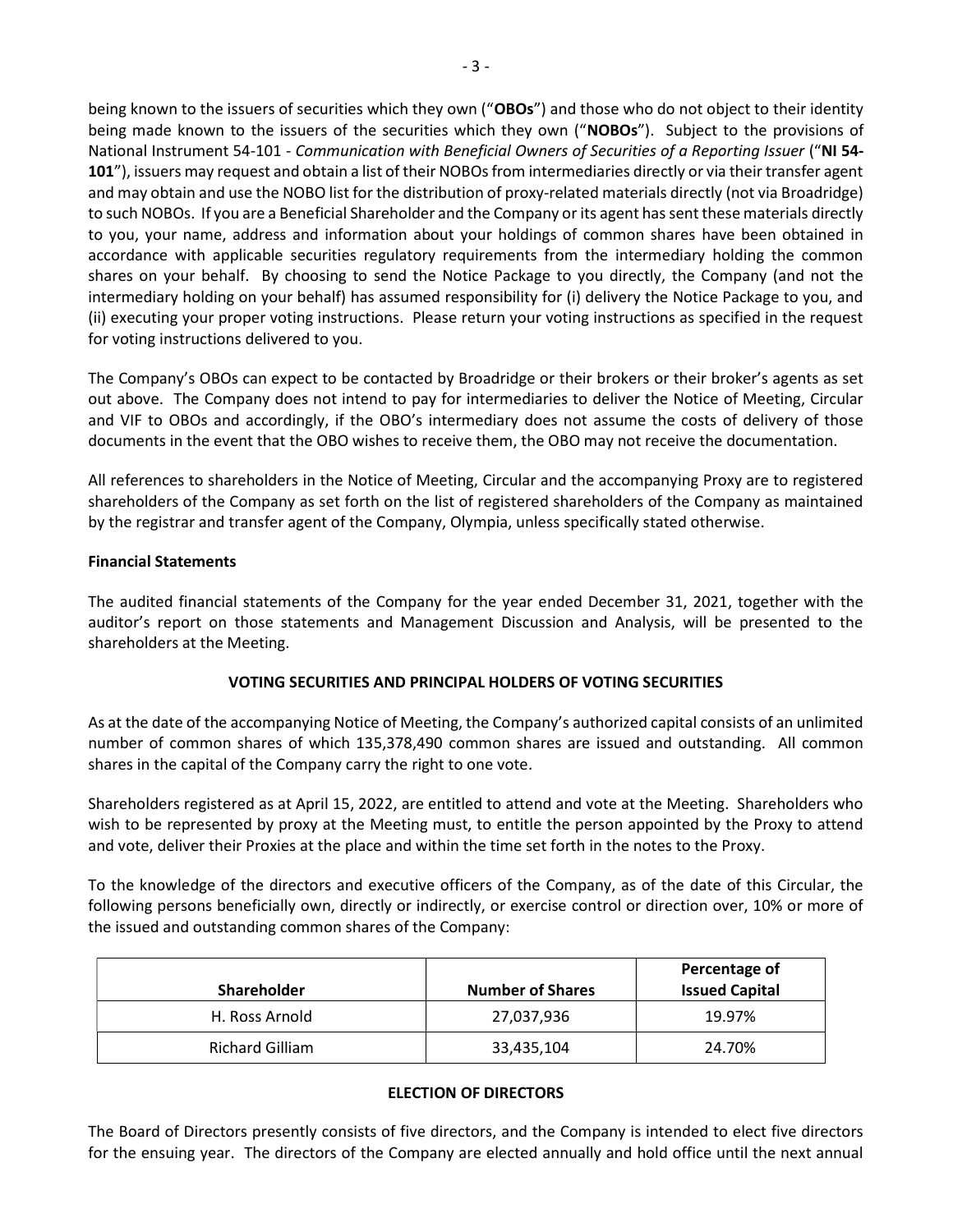general meeting of the shareholders or until their successors are elected or appointed. The Management of the Company proposes to nominate the persons listed below for election as directors of the Company to serve until their successors are elected or appointed. In the absence of instructions to the contrary, Proxies given pursuant to the solicitation by the Management will be voted for the nominees listed in this Circular. Management does not contemplate that any of the nominees will be unable to serve as a director.

The following table sets out the names of the nominees for election as directors, the offices they hold within the Company, their occupations, the length of time they have served as directors of the Company, and the number of shares of the Company which each beneficially owns, directly or indirectly, or over which control or direction is exercised, as of the date of this Circular.

| Name, province or state<br>and country of residence<br>and position, if any,<br>held in the Company                   | <b>Principal occupation</b><br>during the past five years                                                                                                                                                                                   | Served as director<br>of the Company<br>since | Number of<br>common shares of<br>the Company<br>beneficially owned,<br>directly or<br>indirectly, or<br>controlled or<br>directed at<br>present <sup>(1)</sup> |
|-----------------------------------------------------------------------------------------------------------------------|---------------------------------------------------------------------------------------------------------------------------------------------------------------------------------------------------------------------------------------------|-----------------------------------------------|----------------------------------------------------------------------------------------------------------------------------------------------------------------|
| <b>Robert T. Boyd</b><br>British Columbia, Canada<br><b>Chief Executive Officer,</b><br><b>President and Director</b> | President of Cooper Jack<br>Investments Ltd. since 1996 (a<br>private corporation); Lead<br>Independent Director of Peregrine<br>Diamonds Ltd. from July 2008 to<br>September 2018; Director of<br>Condor Resources Inc. since May<br>2008. | October 11,<br>2007 to<br>present.            | $7,549,500^{(4)}$                                                                                                                                              |
| H. Ross Arnold $^{(2)(3)}$<br>Georgia, United States<br><b>Director</b>                                               | Chairman and CEO of Quest Capital<br>Corp. from 1989 to date (a private<br>corporation).                                                                                                                                                    | June 23, 2004 to<br>present.                  | $27,037,936^{(5)}$                                                                                                                                             |
| (2)(3)<br><b>Richard Gilliam</b><br>Virginia, United States<br><b>Director</b>                                        | President of Cumberland<br>Development Company (private<br>LLC) since April 2005.                                                                                                                                                           | June 23, 2004 to<br>present.                  | $33,435,104^{(5)(6)}$                                                                                                                                          |
| (2)(3)<br>J. Christopher Mitchell<br>British Columbia, Canada<br><b>Director</b>                                      | President of Adera Company<br>Management Inc. (a firm providing<br>financial management services to<br>junior exploration companies) since<br>July 2003.                                                                                    | March 7, 2005 to<br>present.                  | 478,478                                                                                                                                                        |
| (2)(3)<br><b>Robert Pease</b><br>British Columbia, Canada<br><b>Director</b>                                          | Semi-retired mining executive.                                                                                                                                                                                                              | April 28, 2011 to<br>present.                 | 930,500                                                                                                                                                        |

#### Notes:

- $(1)$  The information as to common shares beneficially owned or controlled has been provided by the nominees themselves.
- (2) Member of the audit committee.
- (3) Member of the corporate governance and compensation committee.
- $(4)$  4,588,000 of these shares are registered in the name of Cooper Jack Investments Limited, a private company controlled by Robert T. Boyd.
- (5) Cunniah Lake Inc., a private company, also beneficially owns 6,787,334 common shares of the Company. H. Ross Arnold and Richard Gilliam each own 50% of Cunniah Lake Inc., and both are directors of the Company.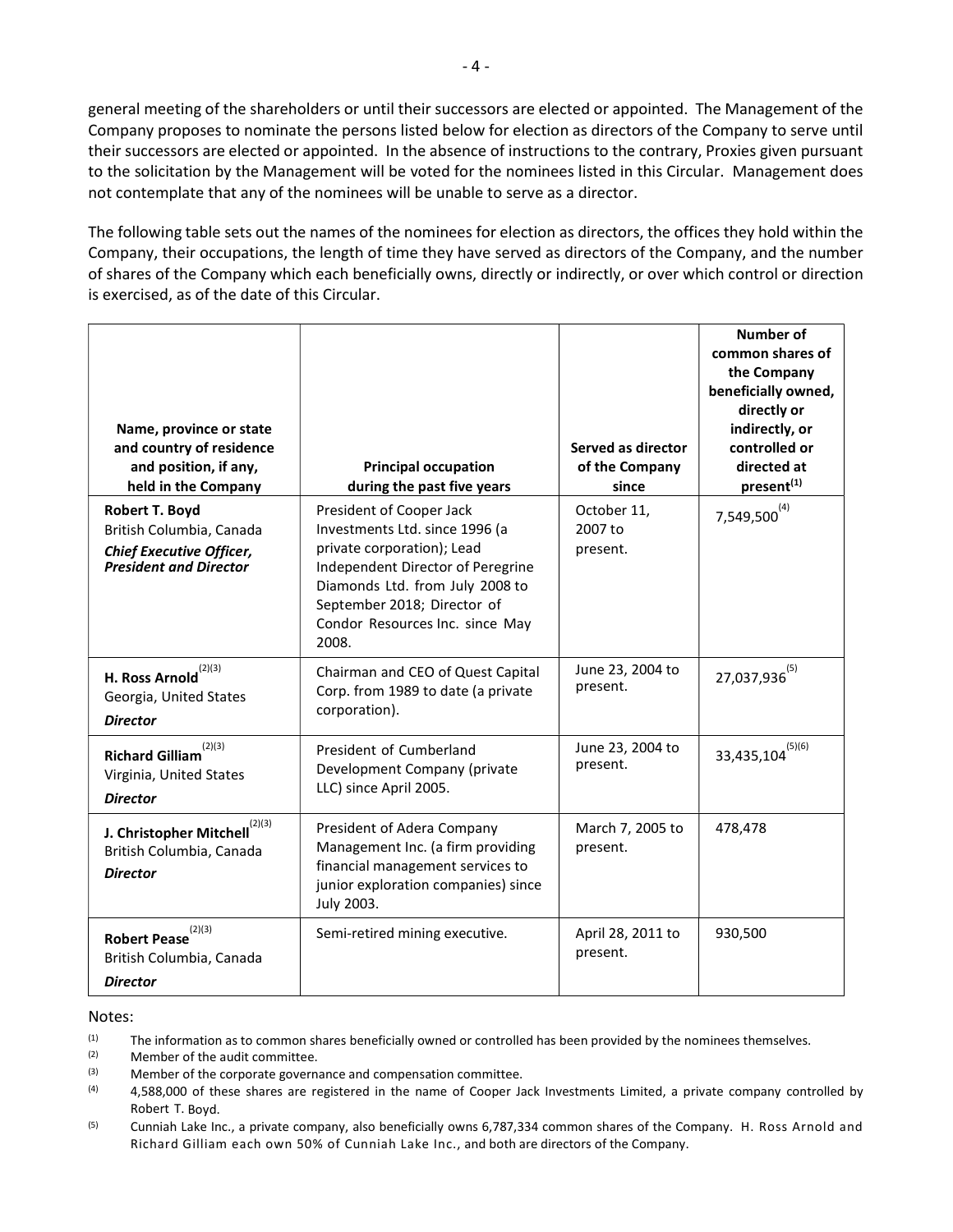$(6)$  750,000 of these shares are registered in the name of Cumberland Development Company LLC, a privately-owned company of which Richard Gilliam is a majority shareholder.

No proposed director is being elected under any arrangement or understanding between the proposed director and any other person or company.

## Corporate Cease Trade Orders or Bankruptcies

Except as disclosed herein, no director or proposed director of the Company is, or within the ten years prior to the date of this Circular has been, a director or executive officer of any company, including the Company, that while that person was acting in that capacity:

- (a) was the subject of a cease trade order or similar order or an order that denied the company access to any exemption under securities legislation for a period of more than 30 consecutive days; or
- (b) was subject to an event that resulted, after the director ceased to be a director or executive officer of the company being the subject of a cease trade order or similar order or an order that denied the relevant company access to any exemption under securities legislation, for a period of more than 30 consecutive days; or
- (c) within a year of that person ceasing to act in that capacity, became bankrupt, made a proposal under any legislation relating to bankruptcy or insolvency or was subject to or instituted any proceedings, arrangement or compromise with creditors or had a receiver, receiver manager or trustee appointed to hold its assets.

Mr. Pease was a director of Red Eagle Mining Corp. ("Red Eagle") until November 8, 2018. Red Eagle was subject to a cease-trade order issued by the British Columbia Securities Commission on November 20, 2018 for failure to file interim financial statements, management's discussion and analysis, and certification of interim filings for the period ended September 30, 2018. Red Eagle owned and operated the Santa Rosa mine in Colombia. Due to start up issues Red Eagle had difficulty servicing its project debt and the mine was only able to commence commercial production on the basis of forbearances from the secured lenders. In August 2018 Red Eagle obtained a firm commitment from a third party to refinance the debt with substantial concessions and cooperation from the secured lenders, but in October 2018 the third party defaulted on its commitment and as a result, the secured lenders withdrew their forbearances and appointed a receiver-manager over the assets of Red Eagle.

### Individual Bankruptcies

No director or proposed director of the Company has, within the ten years prior to the date of this Circular, become bankrupt or made a proposal under any legislation relating to bankruptcy or insolvency, or been subject to or instituted any proceedings, arrangement or compromise with creditors, or had a receiver, receiver manager or trustee appointed to hold the assets of that individual.

### Penalties or Sanctions

None of the proposed directors have been subject to any penalties or sanctions imposed by a court relating to securities legislation or by a securities regulatory authority, has entered into a settlement agreement with a securities regulatory authority or has been subject to any other penalties or sanctions imposed by a court or regulatory body that would be likely to be considered important to a reasonable security holder making a decision about whether to vote for the proposed director.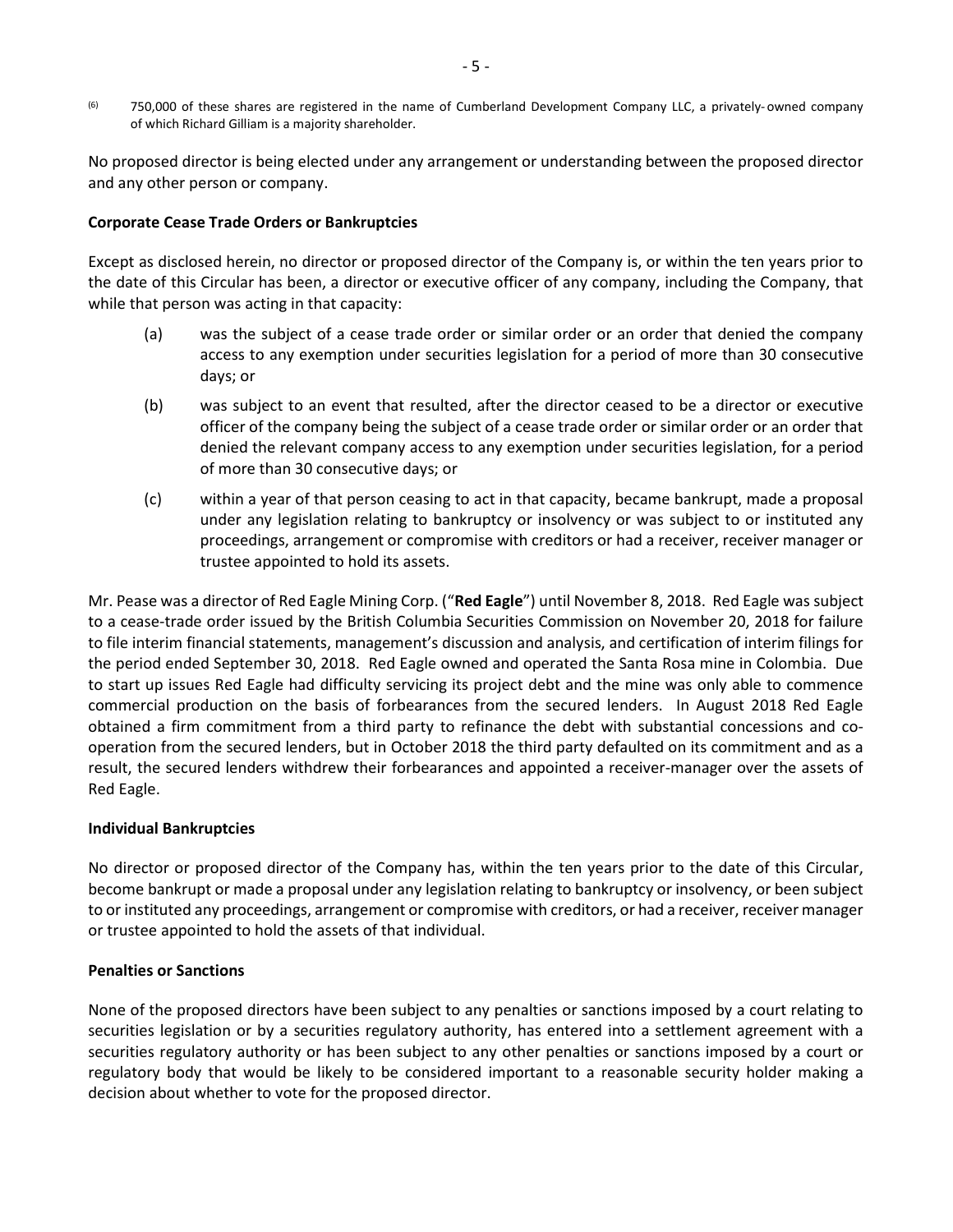### DIECTOR AND NAMED EXECUTIVE OFFICER COMPENSATION

The following information is presented in accordance with National Instrument Form 51-102F6V - Statement of Executive Compensation – Venture Issuers. For the purposes of this Circular:

"company" includes other types of business organizations such as partnerships, trusts and other unincorporated business entities;

"compensation securities" includes stock options, convertible securities, exchangeable securities and similar instruments including stock appreciation rights, deferred share units and restricted stock units granted or issued by the company or one of its subsidiaries for services provided or to be provided, directly or indirectly, to the company or any of its subsidiaries;

"external management company" includes a subsidiary, affiliate or associate of the external management company;

"named executive officer" or "NEO" means each of the following individuals:

- (a) each individual who, in respect of the company, during any part of the most recently completed financial year, served as chief executive officer ("CEO"), including an individual performing functions similar to a CEO;
- (b) each individual who, in respect of the company, during any part of the most recently completed financial year, served as chief financial officer ("CFO"), including an individual performing functions similar to a CFO;
- (c) in respect of the company and its subsidiaries, the most highly compensated executive officer other than the individuals identified in paragraphs (a) and (b) at the end of the most recently completed financial year whose total compensation was more than \$150,000, as determined in accordance with subsection 1.3(5) of Form 51-102F6V - Statement of Executive Compensation – Venture Issuers, for that financial year; and
- (d) each individual who would be a NEO under paragraph (c) but for the fact that the individual was not an executive officer of the Company, and was not acting in a similar capacity, at the end of that financial year;

"plan" includes any plan, contract, authorization, or arrangement, whether or not set out in any formal document, where cash, compensation securities or any other property may be received, whether for one or more persons;

"underlying securities" means any securities issuable on conversion, exchange or exercise of compensation securities.

### Named Executive Officers

During the last completed financial year ended December 31, 2021, the Company had two NEOs, being Robert T. Boyd, the CEO and President, and Teresa Cheng, the CFO and Corporate Secretary of the Company.

# Director and NEO Compensation, excluding Options and Compensation Securities

The following table sets forth all compensation paid, payable, awarded, granted, given, or otherwise provided, directly or indirectly, by the Company or a subsidiary thereof, to each NEO and director of the Company, in any capacity, including, for greater certainty, all plan and non-plan compensation, direct and indirect pay, remuneration, economic or financial award, reward, benefit, gift or perquisite paid, payable, awarded, granted,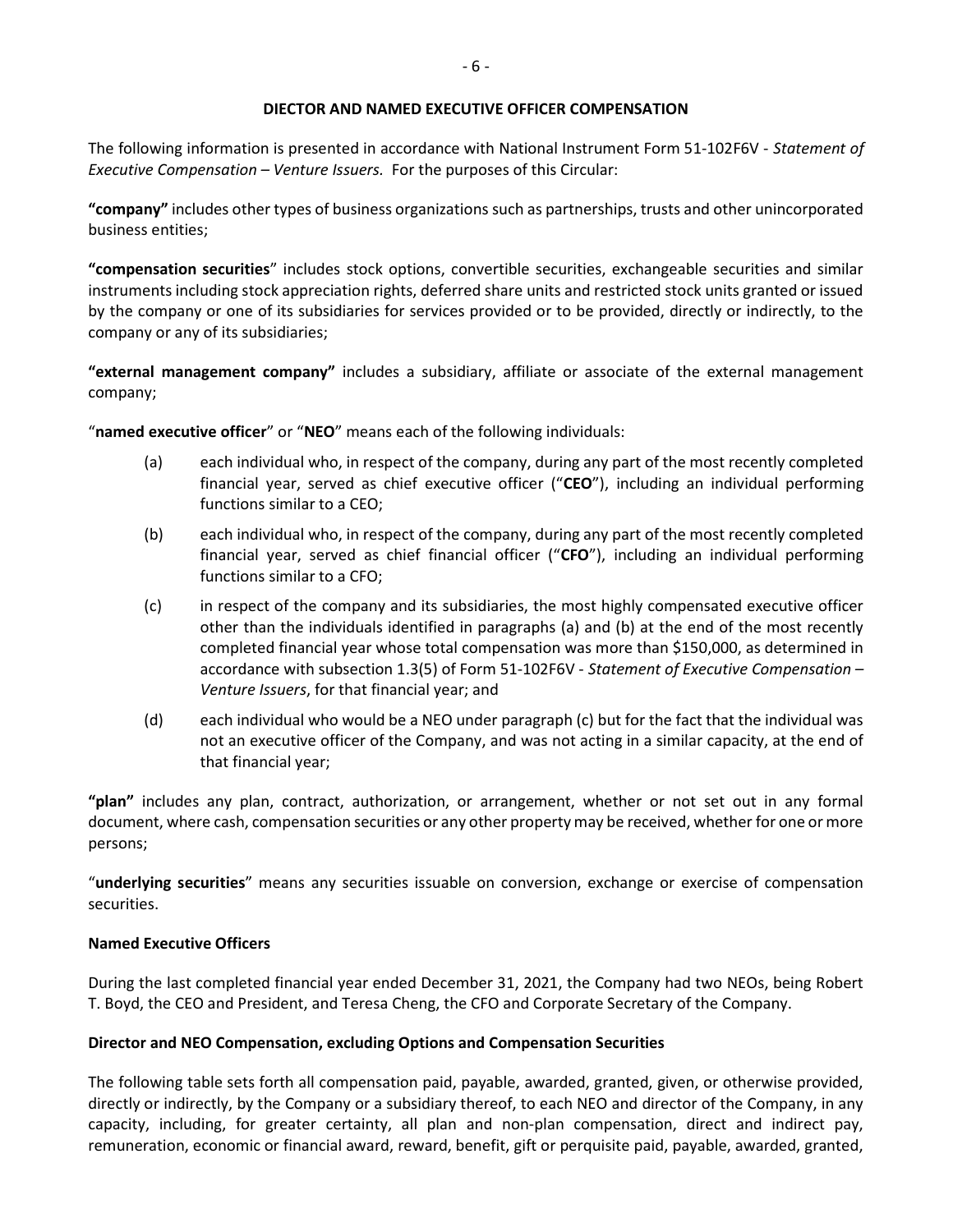given or otherwise provided to the NEO or director of the Company for services provided and for services to be provided, directly or indirectly, to the Company or a subsidiary thereof for each of the two most recently completed financial years.

|                                                       | Table of compensation excluding compensation securities |                                                                 |                      |                                         |                                 |                                               |                                         |
|-------------------------------------------------------|---------------------------------------------------------|-----------------------------------------------------------------|----------------------|-----------------------------------------|---------------------------------|-----------------------------------------------|-----------------------------------------|
| Name<br>and<br>position                               | Year                                                    | Salary,<br>consulting<br>fee,<br>retainer or<br>commission (\$) | <b>Bonus</b><br>(\$) | Committee<br>or meeting<br>fees<br>(\$) | Value of<br>perquisites<br>(\$) | Value of all<br>other<br>compensation<br>(\$) | Total<br>compensation<br>(\$)           |
| Robert T. Boyd<br>CEO, President &<br><b>Director</b> | 2021<br>2020                                            | $96,000^{(1)}$<br>$96,000^{(1)}$                                | Nil<br>Nil           | Nil<br>Nil                              | Nil<br>Nil                      | Nil<br>Nil                                    | $96,000^{(1)}$<br>$96,000^{(1)}$        |
| <b>Teresa Cheng</b><br>CFO & Corporate<br>Secretary   | 2021<br>2020                                            | $66,000^{(2)}$<br>$66,000^{(2)}$                                | Nil<br>Nil           | Nil<br>Nil                              | Nil<br>Nil                      | Nil<br>Nil                                    | $66,000^{(2)}$<br>$66,000^{(2)}$        |
| J. Christopher<br>Mitchell,<br><b>Director</b>        | 2021<br>2020                                            | $1,625^{(3)}$<br>$5,219^{(3)}$                                  | Nil<br>Nil           | Nil<br>Nil                              | Nil<br>Nil                      | Nil<br>Nil                                    | $1,625$ <sup>(3)</sup><br>$5,219^{(3)}$ |
| Robert Pease,<br>Director                             | 2021<br>2020                                            | Nil<br>Nil                                                      | Nil<br>Nil           | Nil<br>Nil                              | Nil<br>Nil                      | Nil<br>Nil                                    | Nil<br>Nil                              |
| <b>H. Ross Arnold</b><br>Director                     | 2021<br>2020                                            | Nil<br>Nil                                                      | Nil<br>Nil           | Nil<br>Nil                              | Nil<br>Nil                      | Nil<br>Nil                                    | Nil<br>Nil                              |
| <b>Richard Gilliam</b><br>Director                    | 2021<br>2020                                            | Nil<br>Nil                                                      | Nil<br>Nil           | Nil<br>Nil                              | Nil<br>Nil                      | Nil<br>Nil                                    | Nil<br>Nil                              |

(1) Geological project management and property investigation fees paid or accrued to Cooper Jack Investments Limited, a private company controlled by Robert T. Boyd.

(2) Administration management fees paid or accrued to T.P. Cheng & Company Ltd., a private company controlled by Teresa Cheng.

(3) Consulting fees paid or accrued to Adera Company Management Inc., a private company controlled by Mr. Mitchell.

### Stock options and other compensation securities

The Company does not have any share-based awards and any deferred compensation plans in place other than a stock options plan. Stock options granted to NEOs and Directors are vested as to 100% as at the date of grant pursuant to the Company's stock option plan.

The following table sets out all compensation securities granted or issued to each NEO and director by the Company for services provided or to be provided, directly or indirectly, to the Company during the Company's most recently completed financial year ended December 31, 2021.

|                                                              |                                     |                                                                                                                  | <b>Compensation Securities</b>      |                                                      |                                                                                                    |                                                                                     |                       |
|--------------------------------------------------------------|-------------------------------------|------------------------------------------------------------------------------------------------------------------|-------------------------------------|------------------------------------------------------|----------------------------------------------------------------------------------------------------|-------------------------------------------------------------------------------------|-----------------------|
| <b>Name</b><br>and<br>position                               | Type of<br>compensation<br>security | Number of<br>compensation<br>securities,<br>number of<br>underlying<br>securities, and<br>percentage of<br>class | Date of<br><b>Issue or</b><br>grant | Issue,<br>conversion<br>or exercise<br>price<br>(\$) | <b>Closing</b><br>price of<br>security or<br>underlying<br>security on<br>date of<br>grant<br>(\$) | Closing<br>price of<br>security or<br>underlying<br>security at<br>year end<br>(\$) | <b>Expiry</b><br>date |
| (1)<br><b>Robert T. Boyd</b><br>CEO, President &<br>Director | <b>Stock Options</b>                | 900,000/<br>900,000/<br>0.70%                                                                                    | 2021-04-26                          | 0.34                                                 | 0.34                                                                                               | 0.33                                                                                | 2026-04-26            |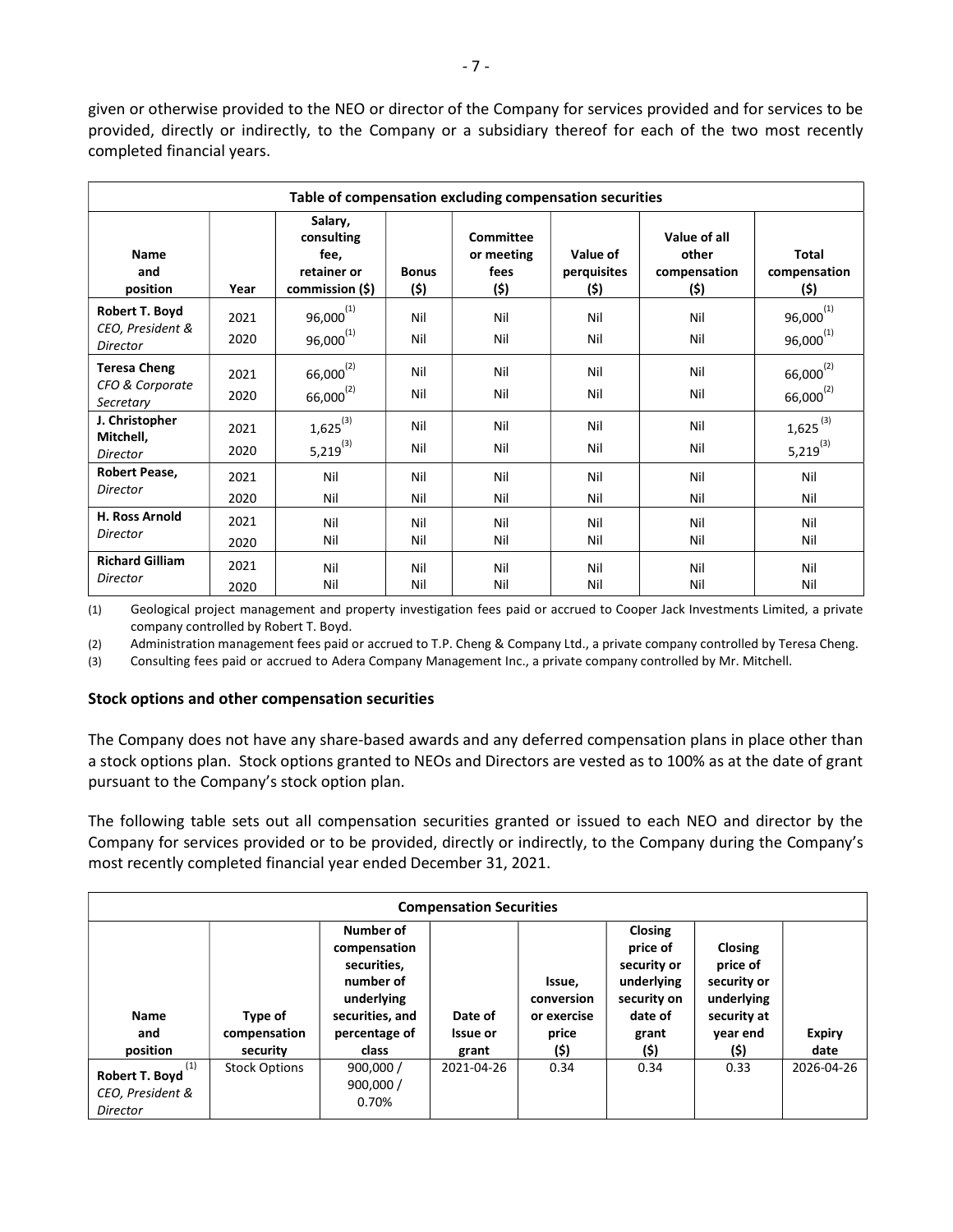| <b>Compensation Securities</b>                             |                                     |                                                                                                                         |                              |                                                      |                                                                                                    |                                                                                     |                       |
|------------------------------------------------------------|-------------------------------------|-------------------------------------------------------------------------------------------------------------------------|------------------------------|------------------------------------------------------|----------------------------------------------------------------------------------------------------|-------------------------------------------------------------------------------------|-----------------------|
| Name<br>and<br>position                                    | Type of<br>compensation<br>security | <b>Number of</b><br>compensation<br>securities,<br>number of<br>underlying<br>securities, and<br>percentage of<br>class | Date of<br>Issue or<br>grant | Issue.<br>conversion<br>or exercise<br>price<br>(\$) | <b>Closing</b><br>price of<br>security or<br>underlying<br>security on<br>date of<br>grant<br>(\$) | Closing<br>price of<br>security or<br>underlying<br>security at<br>year end<br>(\$) | <b>Expiry</b><br>date |
| (2)<br><b>Teresa Cheng</b><br>CFO & Corporate<br>Secretary | <b>Stock Options</b>                | 400,000 /<br>400,000 /<br>0.31%                                                                                         | 2021-04-26                   | 0.34                                                 | 0.34                                                                                               | 0.33                                                                                | 2026-04-26            |
| (3)<br><b>H. Ross Arnold</b><br>Director                   | <b>Stock Options</b>                | 250,000 /<br>250,000 /<br>0.20%                                                                                         | 2021-04-26                   | 0.34                                                 | 0.34                                                                                               | 0.33                                                                                | 2026-04-26            |
| (4)<br><b>Richard Gilliam</b><br>Director                  | <b>Stock Options</b>                | 250,000 /<br>250,000 /<br>0.20%                                                                                         | 2021-04-26                   | 0.34                                                 | 0.34                                                                                               | 0.33                                                                                | 2026-04-26            |
| J. Christopher<br>(5)<br>Mitchell<br><b>Director</b>       | <b>Stock Options</b>                | 250,000 /<br>250,000 /<br>0.20%                                                                                         | 2021-04-26                   | 0.34                                                 | 0.34                                                                                               | 0.33                                                                                | 2026-04-26            |
| (6)<br><b>Robert Pease</b><br>Director                     | <b>Stock Options</b>                | 250,000 /<br>250,000 /<br>0.20%                                                                                         | 2021-04-26                   | 0.34                                                 | 0.34                                                                                               | 0.33                                                                                | 2026-04-26            |

(1) As of the last day of the most recently completed fiscal year, Mr. Boyd held 2,700,000 Options.

(2) As of the last day of the most recently completed fiscal year, Mrs. Cheng held 1,100,000 Options.

(3) As of the last day of the most recently completed fiscal year, Mr. Arnold held 250,000 Options.

(4) As of the last day of the most recently completed fiscal year, Mr. Gilliam held 250,000 Options.

(5) As of the last day of the most recently completed fiscal year, Mr. Mitchell held 750,000 Options.

(6) As of the last day of the most recently completed fiscal year, Mr. Pease held 750,000 Options.

## Exercise of compensation securities by Directors and NEOs

The following table discloses each exercise of compensation securities by NEOs and directors during the financial year ended December 31, 2021.

|                                                     | <b>Exercise of Compensation Securities by Directors and NEOs</b> |                                                    |                                                  |                                            |                                                                      |                                                                                                             |                                                   |
|-----------------------------------------------------|------------------------------------------------------------------|----------------------------------------------------|--------------------------------------------------|--------------------------------------------|----------------------------------------------------------------------|-------------------------------------------------------------------------------------------------------------|---------------------------------------------------|
| Name<br>and<br>position                             | Type of<br>compensation<br>security                              | Number of<br>underlying<br>securities<br>exercised | <b>Exercise</b><br>price per<br>security<br>(\$) | Date of<br>exercise                        | Closing<br>price of<br>security<br>on date<br>οf<br>exercise<br>(\$) | <b>Difference</b><br>between<br>exercise<br>price and<br>closing<br>price on<br>date of<br>exercise<br>(\$) | <b>Total value</b><br>on exercise<br>date<br>(\$) |
| Robert T. Boyd<br>CEO, President &<br>Director      | <b>Stock Options</b>                                             | 900,000                                            | \$0.05                                           | 2021-01-27                                 | \$0.135                                                              | \$0.085                                                                                                     | \$76,500                                          |
| <b>Teresa Cheng</b><br>CFO & Corporate<br>Secretary | <b>Stock Options</b>                                             | 300,000                                            | \$0.05                                           | 2021-01-27                                 | \$0.135                                                              | \$0.085                                                                                                     | \$25,500                                          |
| <b>H. Ross Arnold</b><br>Director                   | <b>Stock Options</b>                                             | 150,000 /<br>150,000 /<br>1,000,000                | \$0.05/<br>\$0.07/<br>\$0.05                     | 2021-02-03 /<br>2021-10-27 /<br>2021-10-27 | \$0.19/<br>\$0.26/<br>\$0.26                                         | \$0.14/<br>\$0.19/<br>\$0.21                                                                                | \$259,500                                         |
| <b>Richard Gilliam</b><br>Director                  | <b>Stock Options</b>                                             | 150,000 /<br>150,000 /<br>1,000,000                | \$0.05/<br>\$0.07/<br>\$0.05                     | 2021-05-04 /<br>2021-10-27 /<br>2021-10-27 | \$0.33/<br>\$0.26/<br>\$0.26                                         | \$0.28/<br>\$0.19/<br>\$0.21                                                                                | \$280,500                                         |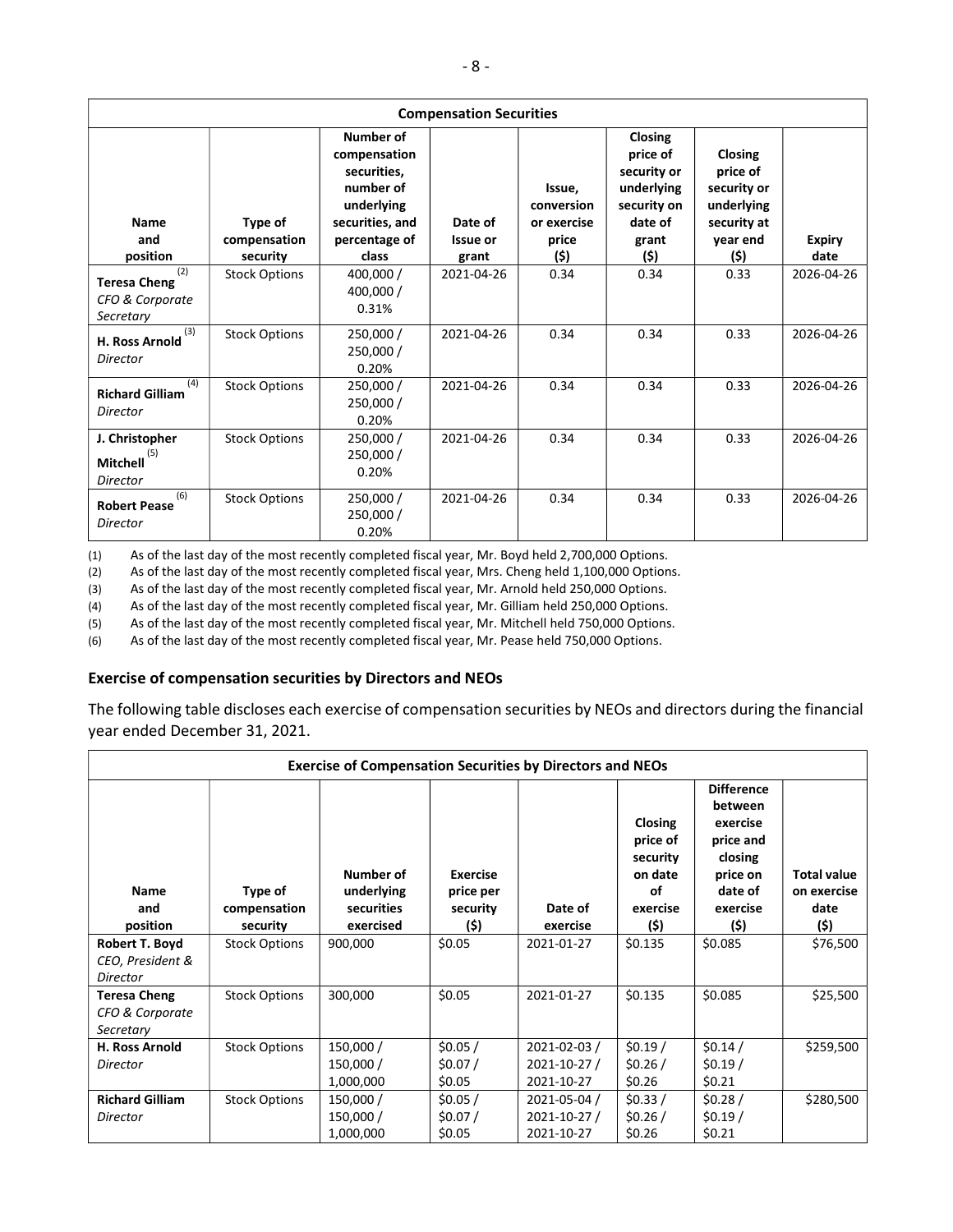|                                               | <b>Exercise of Compensation Securities by Directors and NEOs</b> |                                                    |                                           |                     |                                                                             |                                                                                                             |                                                   |
|-----------------------------------------------|------------------------------------------------------------------|----------------------------------------------------|-------------------------------------------|---------------------|-----------------------------------------------------------------------------|-------------------------------------------------------------------------------------------------------------|---------------------------------------------------|
| <b>Name</b><br>and<br>position                | Type of<br>compensation<br>security                              | Number of<br>underlying<br>securities<br>exercised | Exercise<br>price per<br>security<br>(\$) | Date of<br>exercise | <b>Closing</b><br>price of<br>security<br>on date<br>οf<br>exercise<br>(\$) | <b>Difference</b><br>between<br>exercise<br>price and<br>closing<br>price on<br>date of<br>exercise<br>(\$) | <b>Total value</b><br>on exercise<br>date<br>(\$) |
| J. Christopher<br><b>Mitchell</b><br>Director | <b>Stock Options</b>                                             | 150.000                                            | \$0.05                                    | 2021-05-04          | \$0.33                                                                      | \$0.28                                                                                                      | \$42,000                                          |
| <b>Robert Pease</b><br>Director               | <b>Stock Options</b>                                             | 150,000                                            | \$0.05                                    | 2021-03-03          | \$0.34                                                                      | \$0.29                                                                                                      | \$43,500                                          |

# Stock Option Plans and Other Incentive Plans

The following information is intended as a brief description of the stock option plan of the Company (the "Stock Option Plan") and is qualified in its entirety by the full text of the Stock Option Plan, which will be available for review at the Meeting. The Stock Option Plan is consistent with the requirements of the TSX Venture Exchange (the "Exchange") and provides as follows:

- 1. The maximum number of shares that may be issued upon the exercise of stock options granted under the Stock Option Plan shall not exceed 10% of the issued and outstanding common shares of the Company at the time of grant, the exercise price of which, as determined by the Board in its sole discretion, shall not be less than the Discounted Market Price (as defined in the policies of the Exchange.
- 2. The Board shall not grant options to any one person in any 12-month period which will, when exercised, exceed 5% of the issued and outstanding shares of the Company or to any one consultant or to those persons employed by the Company who perform investor relations services which will, when exercised, exceed 2% of the issued and outstanding shares of the Company.
- 3. Upon expiry of an option, or in the event an option is otherwise terminated for any reason, the number of shares in respect of the expired or terminated option shall again be available for the purposes of the Stock Option Plan. All options granted under the Stock Option Plan may not have an expiry date exceeding ten years from the date on which the Board grants and announce the granting of the option.
- 4. If the option holder ceases to be a director of the Company or ceases to be employed by the Company (other than by reason of death), or ceases to be a consultant of the Company as the case may be, then the option granted shall expire on no later than the 90th day following the date that the option holder ceases to be a director, ceases to be employed by the Company or ceases to be a consultant of the Company, subject to the terms and conditions set out in the Stock Option Plan.
- 5. Stock options granted to insiders (as defined in the policies of the Exchange) are subject to a four-month hold period commencing the date of the grant of the Option.
- 6. Stock options granted to consultants performing investor relations services vest in stages over a minimum of 12 months with no more than one-quarter of the stock options vesting in any three month period.

### Employment, Consulting and Management Agreements

The Company does not have any employment, consulting or management agreements or arrangements with any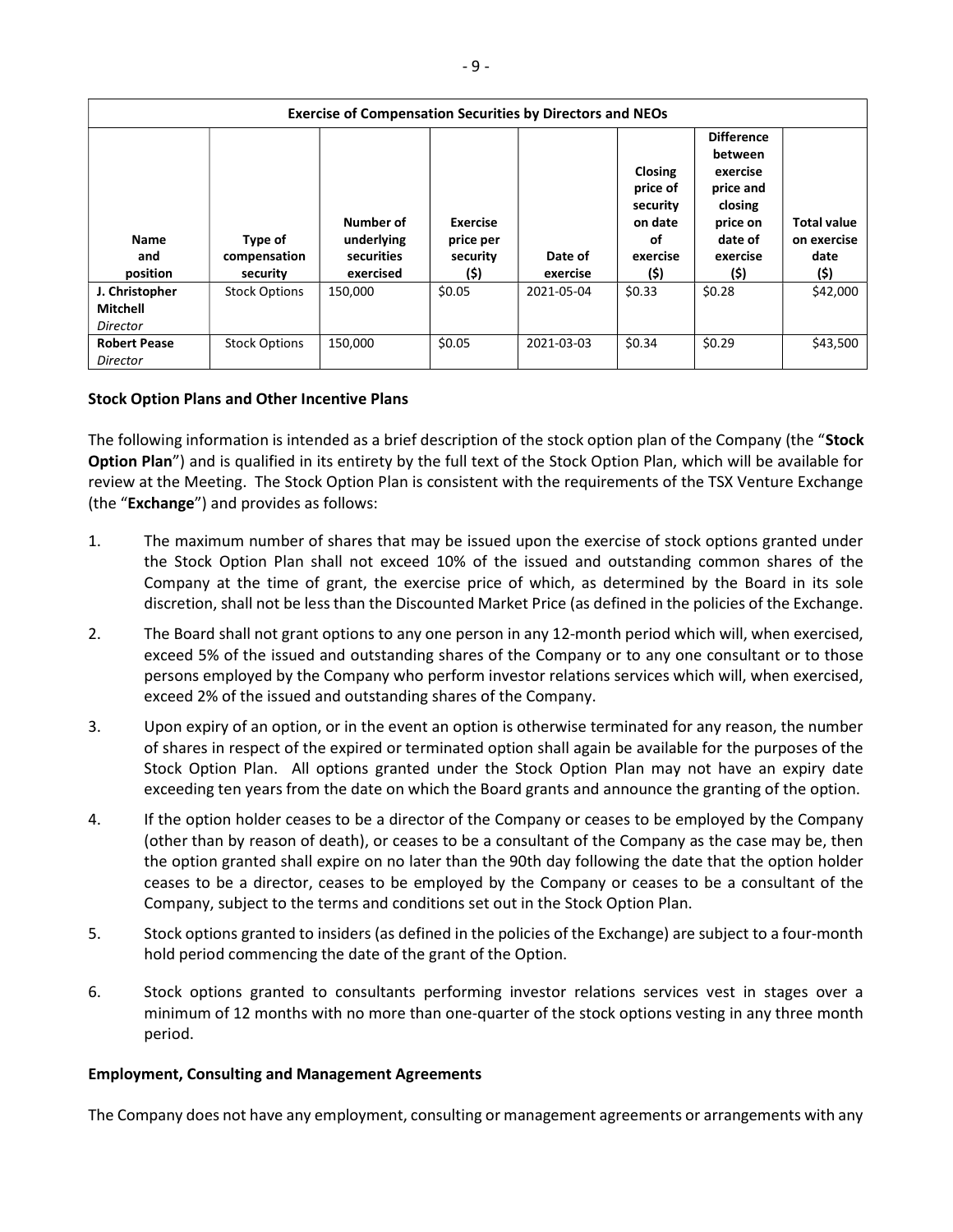of the Company's NEOs or directors; and does not have any termination and change of control benefits in place.

## Oversight and Description of Director and Named Executive Officer Compensation

The Board is responsible for ensuring that the Company has in place an appropriate plan for executive compensation. It does not have a formal compensation program and has appointed a Corporate Governance and Compensation Committee ("CGCC") consisting of H. Ross Arnold, Richard Gilliam, J. Christopher Mitchell and Robert Pease, all of whom are independent.

The Company's compensation policies and programs are designed to be competitive with similar mineral exploration companies and to recognize and reward executive performance consistent with the success of the Company's business. These policies and programs are intended to attract and retain capable and experienced people. The CGCC's role and philosophy is to make compensation recommendations to the Board whilst ensuring the Company's compensation goals and objectives, as applied to the actual compensation paid to the Company's CEO and other executive officers, are aligned with the Company's overall business objectives and with shareholder interests.

## Philosophy and Objectives

The compensation program for the senior management of the Company is designed to ensure that the level and form of compensation achieves certain objectives, including:

- (a) attracting and retaining talented, qualified and effective executives;
- (b) motivating the short and long-term performance of these executives; and
- (c) better aligning their interests with those of the Company's shareholders.

In compensating its senior management, the Company has employed a combination of base salary and equity participation through its Stock Option Plan.

# Elements of the Compensation Program for the Fiscal Year 2021

The significant elements of compensation awarded to the NEOs are management fees and stock options. The Company does not presently have a long-term incentive plan for its NEOs. There is no policy or target regarding allocation between cash and non-cash elements of the Company's compensation program. The Board reviews annually the total compensation package of each of the Company's executives on an individual basis, against the backdrop of the compensation goals and objectives described above.

### Management Fees

As a general rule, the Company seeks to offer its NEOs a compensation package that is in line with that offered by other companies in the industry, and as an immediate means of rewarding the NEO for efforts expended on behalf of the Company. However, the Company is still in the exploration and development stage. In the absence of cash flow from operations, the Board has recommended that on a temporary basis, the management fee component to be paid to the CEO and the CFO shall be such amounts that are currently below industry standards. The Board acknowledges that payment of such management fee may impact on other elements of the compensation package to a particular NEO; for example, the lower management fee may be a factor when considering and granting stock options.

### Equity Participation

The Company believes that encouraging its executives and employees to become shareholders is the best way of aligning their interests with those of its shareholders. Equity participation is accomplished through the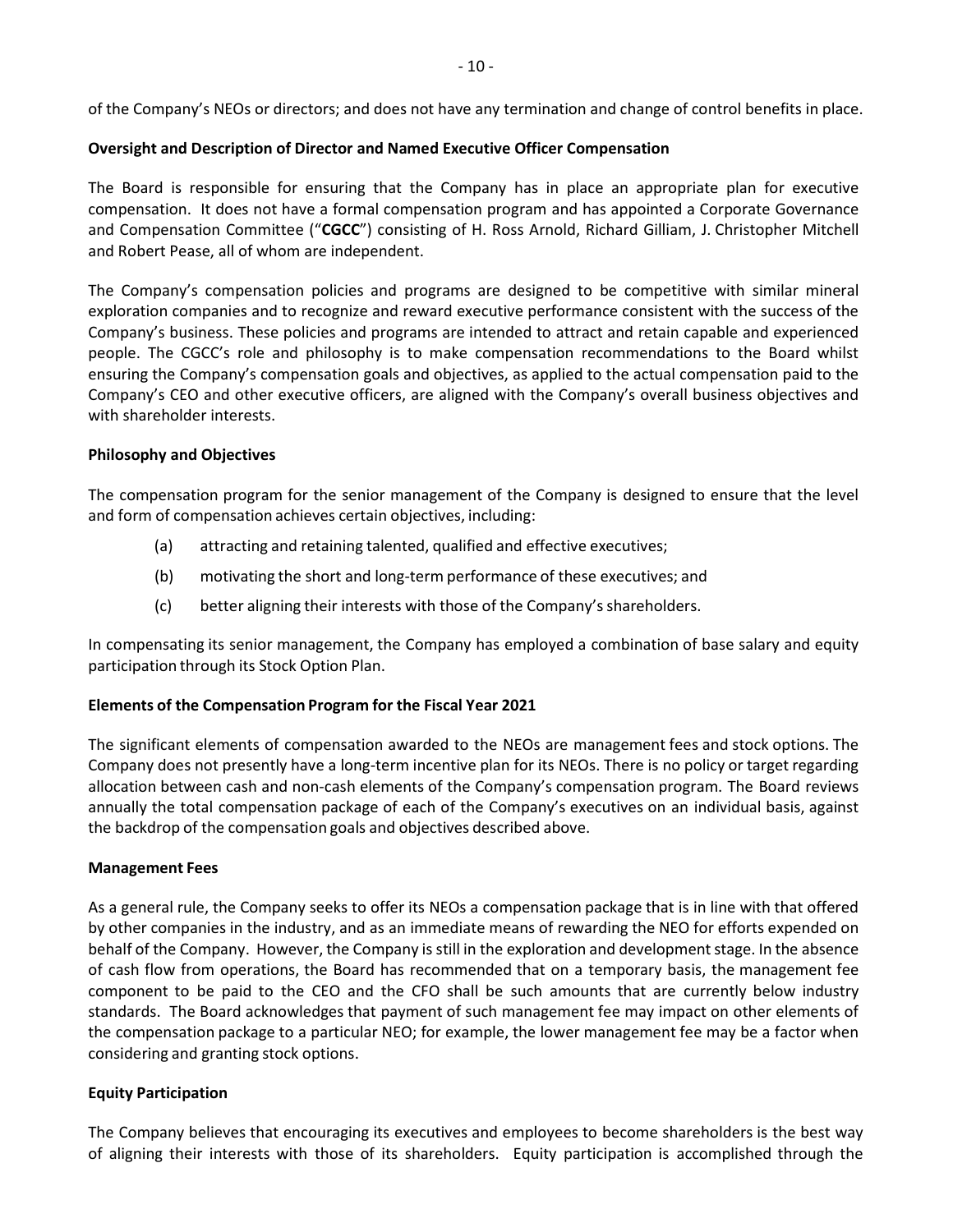Company's Stock Option Plan. Stock options are granted to senior executives taking into account a number of factors, including the amount and term of options previously granted and base salaries and competitive factors.

## Stock Options

The Stock Option Plan is intended to emphasize Management's commitment to the growth of the Company and the enhancement of shareholders' equity through, for example, improvements in its resource base and share price increments.

## Perquisites and Other Personal Benefits

The Company's NEOs currently are not provided with significant perquisites or other personal benefits.

### Pension Disclosure

The Company does not have a pension plan that provides for payments or benefits to the NEOs and Directors at, following, or in connection with retirement.

### EQUITY COMPENSATION PLAN INFORMATION

The following table sets out those securities of the Company which have been authorized for issuance under equity compensation plans, as at the end of the most recently completed financial year:

| <b>Plan Category</b>                                                | Number of securities to<br>be issued upon exercise<br>of outstanding options,<br>warrants and rights<br>(a) | Weighted-average<br>exercise price of<br>outstanding options,<br>warrants and rights<br>(b) | <b>Number of securities</b><br>remaining available for<br>future issuance under equity<br>compensation plans<br>(excluding securities<br>reflected in column (a))<br>(c) |
|---------------------------------------------------------------------|-------------------------------------------------------------------------------------------------------------|---------------------------------------------------------------------------------------------|--------------------------------------------------------------------------------------------------------------------------------------------------------------------------|
| Equity compensation plans<br>approved by the<br>securityholders     | 6,700,000                                                                                                   | \$0.18                                                                                      | 6,012,099                                                                                                                                                                |
| Equity compensation plans<br>not approved by the<br>securityholders | N/A                                                                                                         | N/A                                                                                         | N/A                                                                                                                                                                      |
| <b>Total</b>                                                        | 6,700,000                                                                                                   | \$0.18                                                                                      | 6,012,099                                                                                                                                                                |

# INDEBTEDNESS OF DIRECTORS AND EXECUTIVE OFFICERS

None of the current or former directors, executive officers, employees of the Company, the proposed nominees for election to the Board, or their respective associates or affiliates, are or have been indebted to the Company since the beginning of the most recently completed financial year of the Company.

# INTEREST OF CERTAIN PERSONS OR COMPANIES IN MATTERS TO BE ACTED UPON

No director or executive officer of the Company or any proposed nominee of Management of the Company for election as a director of the Company, nor any associate or affiliate of the foregoing persons, has any material interest, direct or indirect, by way of beneficial ownership of securities or otherwise, since the beginning of the Company's last financial year in matters to be acted upon at the Meeting, other than the election of directors, the appointment of auditors and the confirmation of the Stock Option Plan.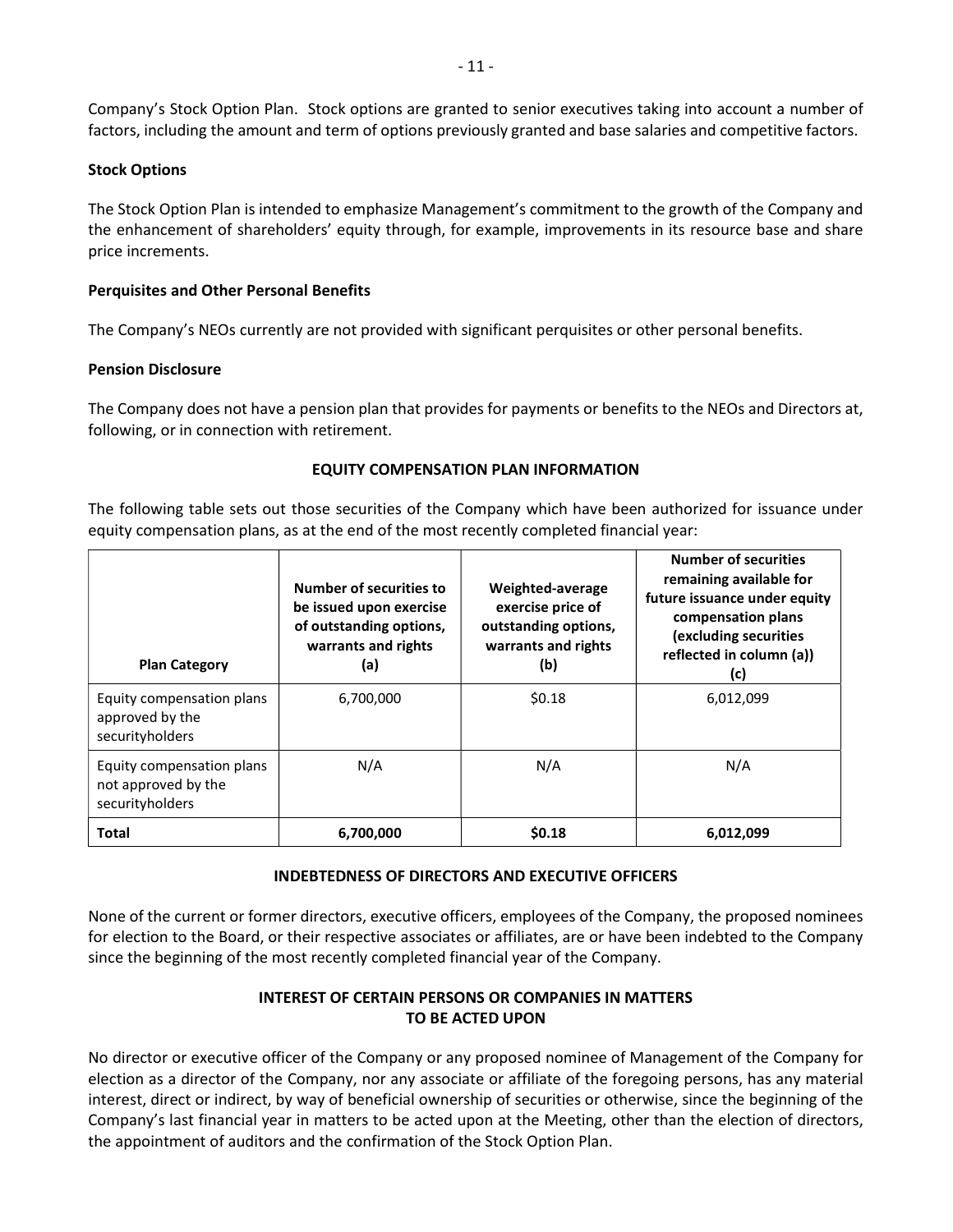### INTEREST OF INFORMED PERSONS IN MATERIAL TRANSACTIONS

Other than disclosed elsewhere in this Circular and below, none of the persons who were directors or executive officers of the Company or a subsidiary at any time during the Company's last completed financial year, the proposed nominees for election to the Board, any person or company who beneficially owns, directly or indirectly, or who exercises control or direction over (or a combination of both) more than 10% of the issued and outstanding common shares of the Company, nor the associates or affiliates of those persons, has any material interest, direct or indirect, by way of beneficial ownership of securities or otherwise, in any transaction or proposed transaction which has materially affected or would materially affect the Company.

# APPOINTMENT OF AUDITOR

# Auditor

Management intends to nominate DeVisser Gray LLP, Chartered Professional Accountants, of Vancouver, British Columbia, for re-appointment as auditor of the Company. Forms of proxies given pursuant to this solicitation will, on any poll, be voted as directed and, if there is no direction, for the re-appointment of DeVisser Gray LLP as the auditor of the Company to hold office for the ensuing year with remuneration to be fixed by the directors.

DeVisser Gray LLP was first appointed the Company's auditor on February 18, 2013.

# MANAGEMENT CONTRACTS

Other than as disclosed elsewhere in this Circular, no management functions of the Company are to any substantial degree performed by a person or company other than the directors or NEOs of the Company.

# AUDIT COMMITTEE

The Company is required to have an audit committee (the "Audit Committee") comprised of not less than three directors, a majority of whom are not officers, control persons or employees of the Company or an affiliate of the Company.

# Audit Committee Charter

The text of the Audit Committee's charter is attached as Schedule "A" to this Circular.

# Composition of Audit Committee and Independence

The Company's current Audit Committee consists of H. Ross Arnold, Richard Gilliam, J. Christopher Mitchell and Robert Pease.

National Instrument 52-110 - Audit Committees ("NI 52-110") provides that a member of an audit committee is "independent" if the member has no direct or indirect material relationship with the Company, which could, in the view of the Board, reasonably interfere with the exercise of the member's independent judgment. All of the Company's current Audit Committee members are considered "independent" within the meaning of NI 52-110.

NI 52-110 provides that an individual is "financially literate" if he or she has the ability to read and understand a set of financial statements that present a breadth and level of complexity of accounting issues that are generally comparable to the breadth and complexity of the issues that can reasonably be expected to be raised by the Company's financial statements. All members of the Audit Committee are "financially literate" as that term is defined. The following sets out the Audit Committee members' education and experience that is relevant to the performance of his responsibilities as an audit committee member.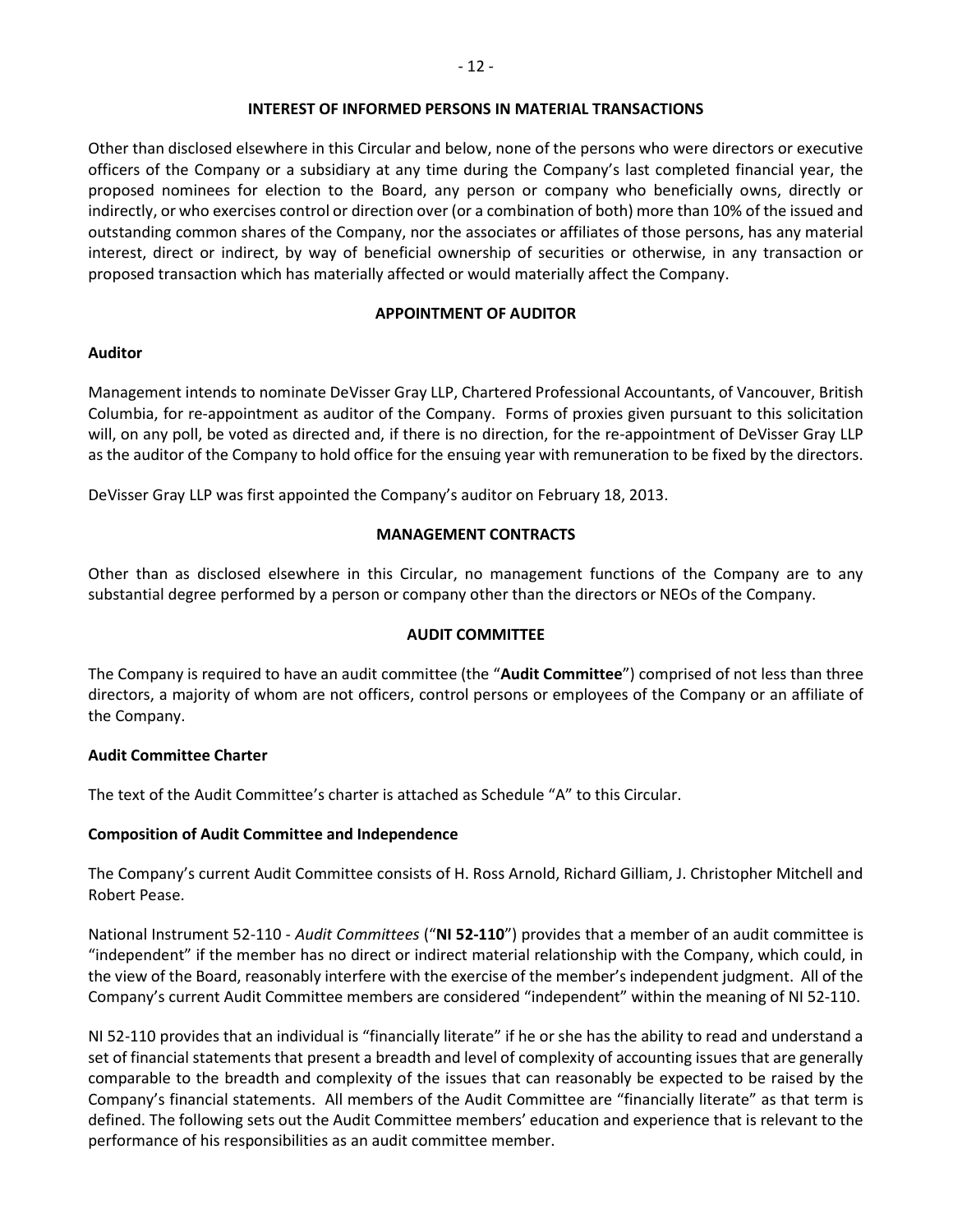### Relevant Education and Experience

H. Ross Arnold – Mr. Arnold holds both a J.D. Law and a B.A. (Economics) from Duke University in North Carolina and has over 40 years of investment experience.

Richard Gilliam – Mr. Gilliam holds a B.Sc. Degree from University of Virginia's College at Wise, Virginia, and is the President of Cumberland Development Company, a privately-owned company. Mr. Gilliam is currently a director of Discovery Harbour Resources Corp.

J. Christopher Mitchell – Mr. Mitchell holds a MBA (Finance), M.Sc. (Metallurgy) and a B.Sc. (Honours Chemistry) from the University of British Columbia. He has had over 40 years of experience in senior financial and executive officer positions with companies in the base and precious metals mineral industry. Mr. Mitchell is a member of the Association of Professional Engineers and Geoscientists of British Columbia (P. Eng. - Retired).

Robert Pease – Mr. Pease holds a B.Sc. degree in Earth Sciences from the University of Waterloo, is a Professional Geologist (British Columbia) certification and a Fellow of the Geological Association of Canada. He was the former President and CEO of Sabina Gold & Silver Corp., and the founder, President, CEO and a director of Terrane Metals Corp. from its inception in 2006 until its acquisition in 2010 by Thompson Creek Metals Company Inc. Mr. Pease is currently a director of Liberty Gold Corp., Pure Gold Mining Inc., Libero Copper & Gold Corporation and FPX Nickel Corp.

#### Audit Committee Oversight

Since the commencement of the Company's most recently completed financial year, the Audit Committee of the Company has not made any recommendations to nominate or compensate an external auditor which were not adopted by the Board.

### Reliance on Certain Exemptions

Since the commencement of the Company's most recently completed financial year, the Company has not relied on:

- (a) the exemption in section 2.4 (De Minimis Non-audit Services) of NI 52-110; or
- (b) an exemption from NI 52-110, in whole or in part, granted under Part 8 (Exemptions).

### Pre-Approval Policies and Procedures

The Audit Committee has not adopted any specific policies and procedures for the engagement of non-audit services.

#### External Audit Service Fees

The following table sets forth the fees paid by the Company and its subsidiaries to DeVisser Gray LLP, Chartered Professional Accountants, for services rendered in each of the last two fiscal years: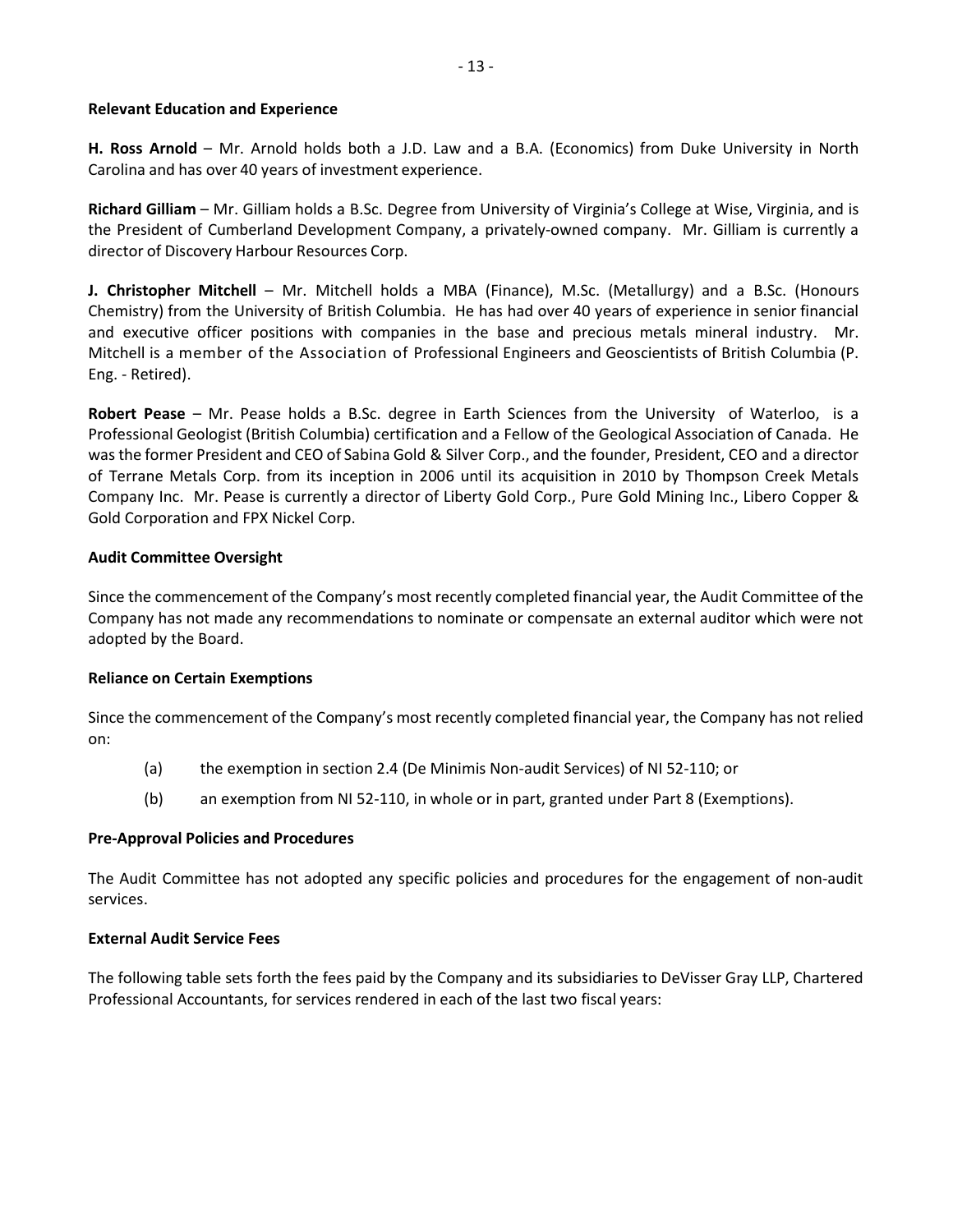|                               | 2021     | 2020     |
|-------------------------------|----------|----------|
| Audit fees <sup>(1)</sup>     | \$11,250 | \$12,250 |
| Audit related fees (2)        | Nil      | Nil      |
| Tax fees (3)                  | 2,650    | 2,650    |
| All other fees <sup>(4)</sup> | Nil      | Nil      |
| Total                         | \$13,900 | \$14,900 |

Notes:

- <sup>(1)</sup> "Audit fees" include aggregate fees billed by the Company's external auditor in each of the last two fiscal years for audit fees.
- $(2)$  "Audited related fees" include the aggregate fees billed in each of the last two fiscal years for assurance and related services by the Company's external auditor that are reasonably related to the performance of the audit or review of the Company's financial statements and are not reported under "Audit fees" above. The services provided include employee benefit audits, due diligence assistance, accounting consultations on proposed transactions, internal control reviews and audit or attest services not required by legislation or regulation.
- <sup>(3)</sup> "Tax fees" include the aggregate fees billed in each of the last two fiscal years for professional services rendered by the Company's external auditor for tax compliance, tax advice and tax planning. The services provided include tax planning and tax advice includes assistance with tax audits and appeals, tax advice related to mergers and acquisitions, and requests for rulings or technical advice from tax authorities.
- $(4)$  "All other fees" include the aggregate fees billed in each of the last two fiscal years for products and services provided by the Company's external auditor, other than "Audit fees", "Audit related fees" and "Tax fees" above.

# Exemption in Section 6.1

The Company is a "venture issuer" as defined in NI 52-110 and is relying on the exemption in section 6.1 of NI 52-110 relating to Parts 3 (Composition of Audit Committee) and 5 (Reporting Obligations).

# CORPORATE GOVERNANCE DISCLOSURE

National Instrument 58-101 - Disclosure of Corporate Governance Practices, requires all reporting issuers to provide certain annual disclosure of their corporate governance practices with respect to the corporate governance guidelines (the "Guidelines") adopted in National Policy 58-201 - Corporate Governance Guidelines. These Guidelines are not prescriptive but have been used by the Company in adopting its corporate governance practices. The Board and Management of the Company consider good corporate governance to be an integral part of the effective and efficient operation of Canadian corporations. The Company's approach to corporate governance is set out below.

# Board of Directors

The Board is currently comprised of five directors being H. Ross Arnold, Robert T. Boyd, Richard Gilliam, J. Christopher Mitchell, Robert Pease. All of the current members of the Board are considered "independent" within the meaning of NI 52-110, except for Robert T. Boyd, who is the President and CEO of the Company.

### Directorships

Certain of the Company's directors are also directors of other reporting issuers, as follows:

| <b>Director</b> | <b>Other Reporting Issuers</b> |
|-----------------|--------------------------------|
| Robert T. Boyd  | Condor Resources Inc.          |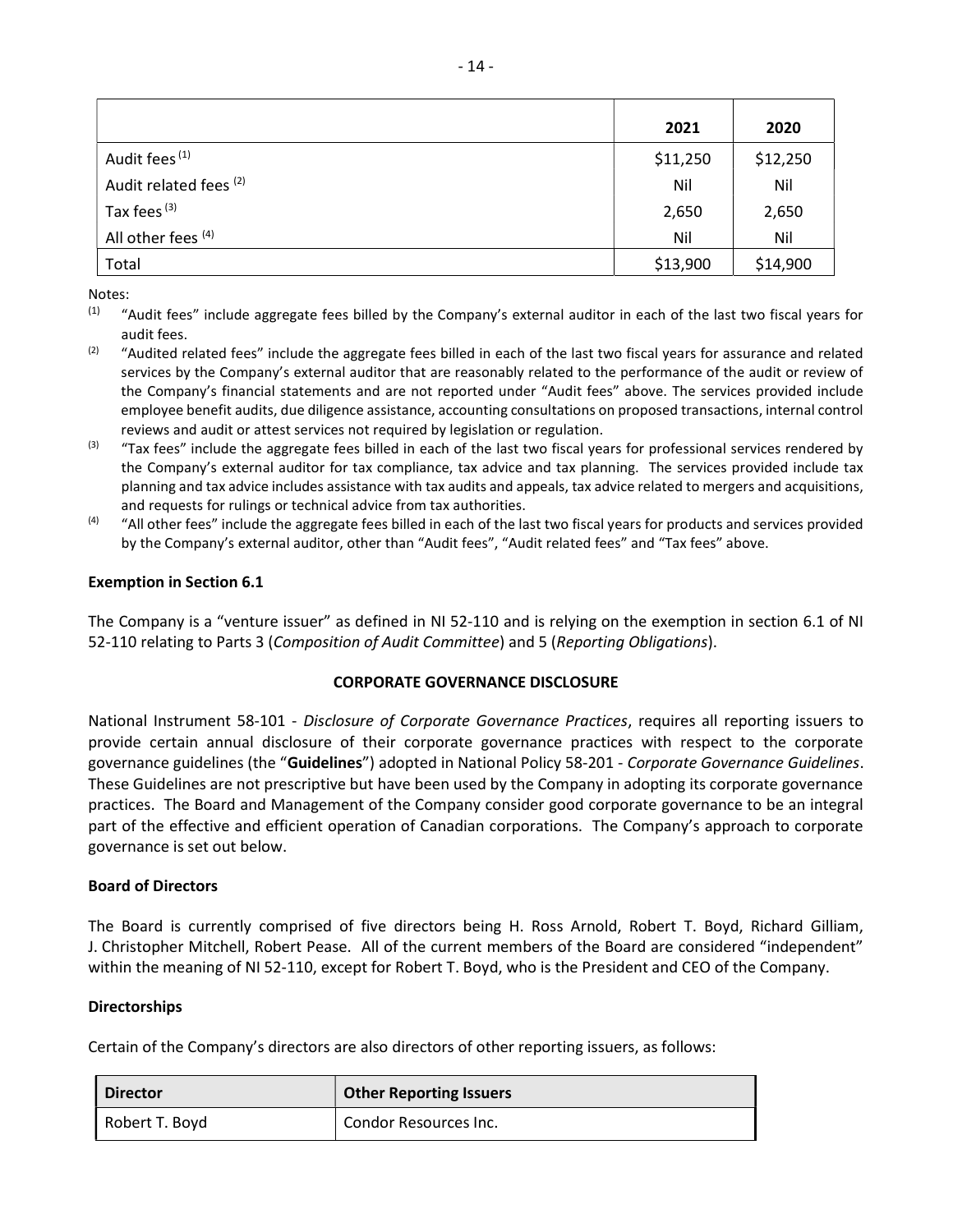| <b>Director</b>        | <b>Other Reporting Issuers</b>                                                                      |
|------------------------|-----------------------------------------------------------------------------------------------------|
| Robert Pease           | Liberty Gold Corp.<br>Pure Gold Mining Inc.<br>Libero Copper & Gold Corporation<br>FPX Nickel Corp. |
| <b>Richard Gilliam</b> | Discovery Harbour Resources Corp.                                                                   |

## Orientation and Continuing Education

The Company does not have a formal orientation and continuing education program. However, the Company ensures that new board members are properly trained and oriented as part of the Board's overall stewardship responsibility. The Board is responsible for supervising Management in carrying on the business and affairs of the Company. Directors are required to act and exercise their powers with reasonable prudence in the best interests of the Company. The Board discharges the following responsibilities as part of its overall stewardship responsibility:

- the strategic planning process of the Company;
- identification and management of the principal risks associates with the business of the Company;
- planning for succession of Management;
- the Company's policies regarding communications with its shareholders and others; and
- the integrity of the internal controls and management information systems of the Company.

### Ethical Business Conduct

The directors of the Company encourage and promote a culture of ethical business conduct through communication and supervision as part of their overall stewardship responsibility.

### Nomination of Directors

There is no formal procedure for the nomination of directors of the Company. However, the Board considers potential future members as part of its succession planning.

### Corporate Governance and Compensation Committee

The present members of the Company's CGCC are H. Ross Arnold, Richard Gilliam, J. Christopher Mitchell and Robert Pease, all of whom are independent.

The CGCC is responsible to assist the Board of the Company by:

- in conjunction with the CEO, reviewing the Company's compensation philosophy and programs for the Company's executive officers and directors, and making recommendations to the Board regarding such philosophy and programs;
- in conjunction with the CEO, reviewing the compensation plans in effect for the Company's employees, officers and directors, and reviewing and approving compensation plans, arrangements and awards proposed for the Company's employees, officers and directors;
- recommending candidates for nomination, appointment, and re-election to the Board and its committees and assessing director and Board performance;
- assessing executive officer performance and assisting with establishing criteria to assess such performance;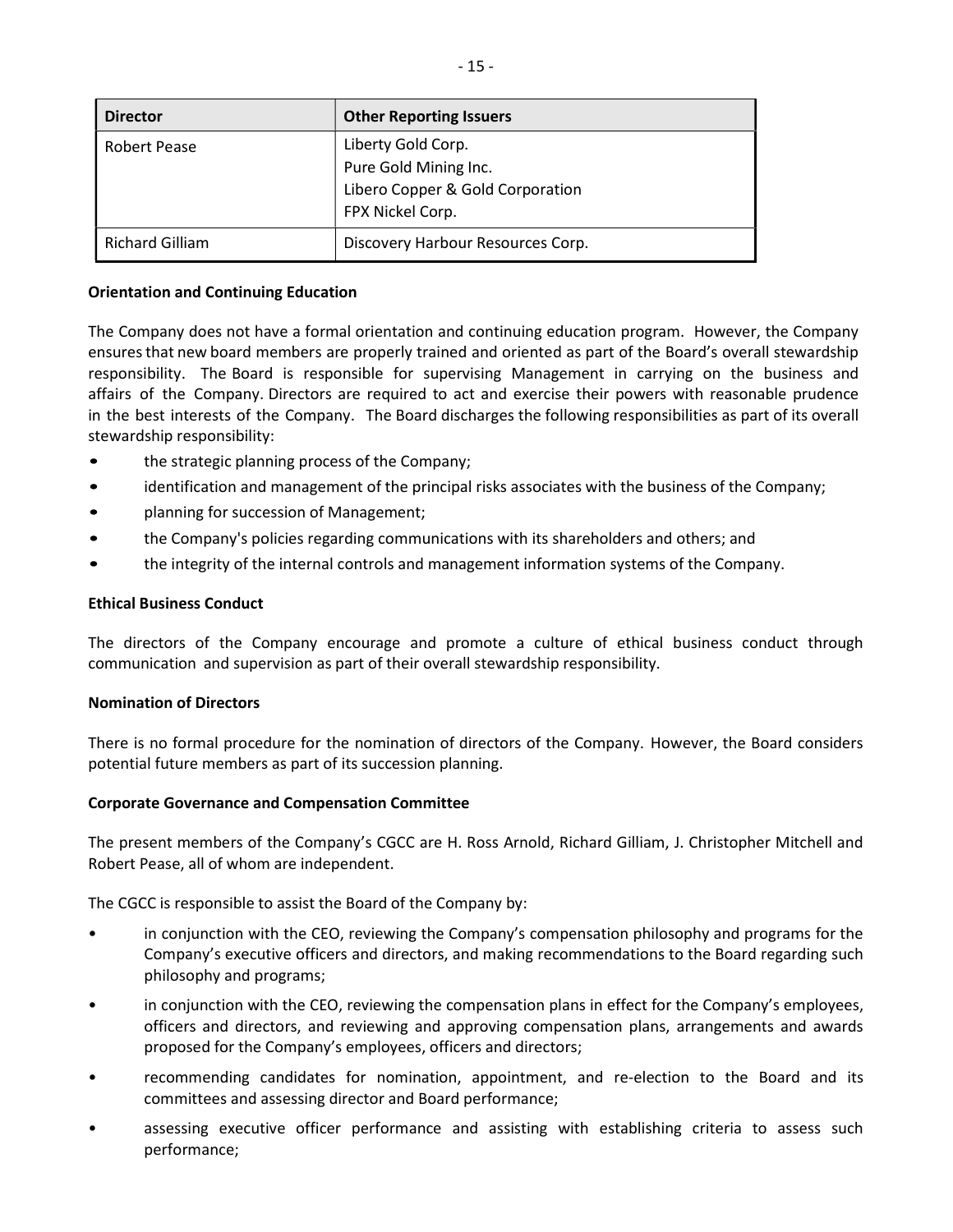- assisting with the administration of the Company's Code of Ethics for Directors, Officers and Employees; and
- assessing and recommending changes to the Company's corporate governance procedures and policies.

## Other Board Committees

In addition to the CGCC, the Board has formally appointed an Audit Committee (for details, see "Audit Committee" in this Circular). There are presently no other committees in place at this time.

## Assessments

The Board of the Company does not conduct any formal evaluation of the performance and effectiveness of the members of the Board as a whole or any committee of the Board.

# PARTICULARS OF MATTERS TO BE ACTED UPON

## Confirming Stock Option Plan

Shareholders of the Company are being asked to confirm approval of the Company's Stock Option Plan. There have been no changes to the Stock Option Plan since it was last confirmed by shareholders at the Company's annual general meeting held on May 25, 2021. The Plan is subject to approval by the Exchange.

In accordance with the policies of the Exchange, a stock option plan with a rolling 10% maximum must be confirmed by shareholders at each annual general meeting. Accordingly, at the Meeting the shareholders will be asked to pass the following resolution:

# "IT IS RESOLVED THAT the Stock Option Plan is hereby approved and confirmed."

# General Matters

It is not known whether any other matters will come before the Meeting other than those set forth above and in the Notice of Meeting, but if any other matters do arise, the person named in the Proxy intends to vote on any poll, in accordance with his or her best judgement, exercising discretionary authority with respect to amendments or variations of matters set forth in the Notice of Meeting and other matters which may properly come before the Meeting or any adjournment of the Meeting.

# ADDITIONAL INFORMATION

Additional information relating to the Company may be found on SEDAR at www.sedar.com. Financial information about the Company is provided in the Company's comparative annual financial statements for the year ended December 31, 2021, a copy of which, together with Management's Discussion and Analysis thereon, can be found on the Company's SEDAR profile at www.sedar.com. Additional financial information concerning the Company may be obtained by any securityholder of the Company free of charge by contacting the Company, as follows:

> ENDURANCE GOLD CORPORATION Suite 1920, 1055 West Hastings Street Vancouver, B.C. V6E 2E9 Telephone: (604) 682-2707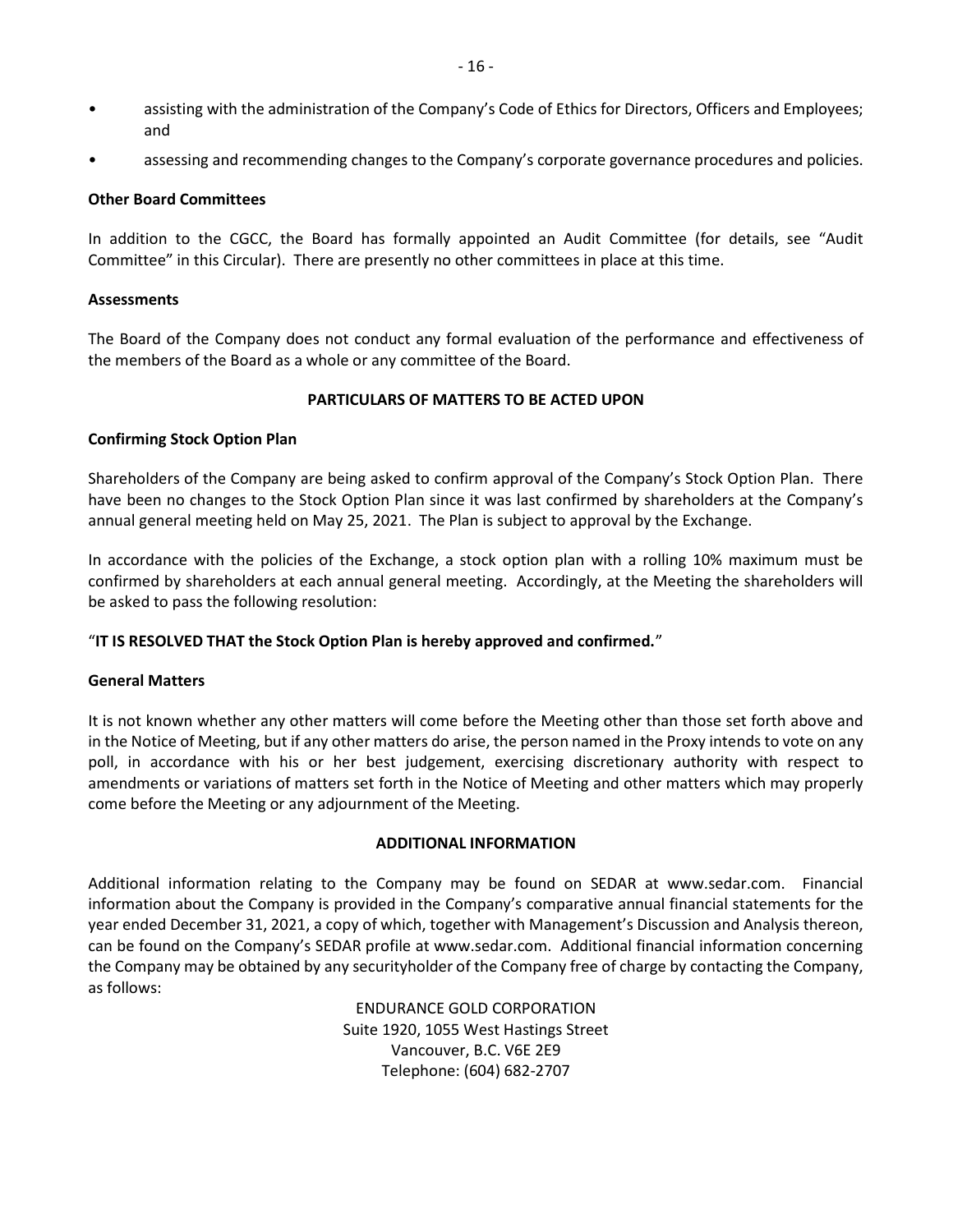### BOARD APPROVAL

The contents of this Circular have been approved and its mailing authorized by the directors of the Company.

DATED at Vancouver, British Columbia, the 19<sup>th</sup> day of April, 2022.

# ON BEHALF OF THE BOARD

(signed) "Robert T. Boyd"

Robert T. Boyd President & Chief Executive Officer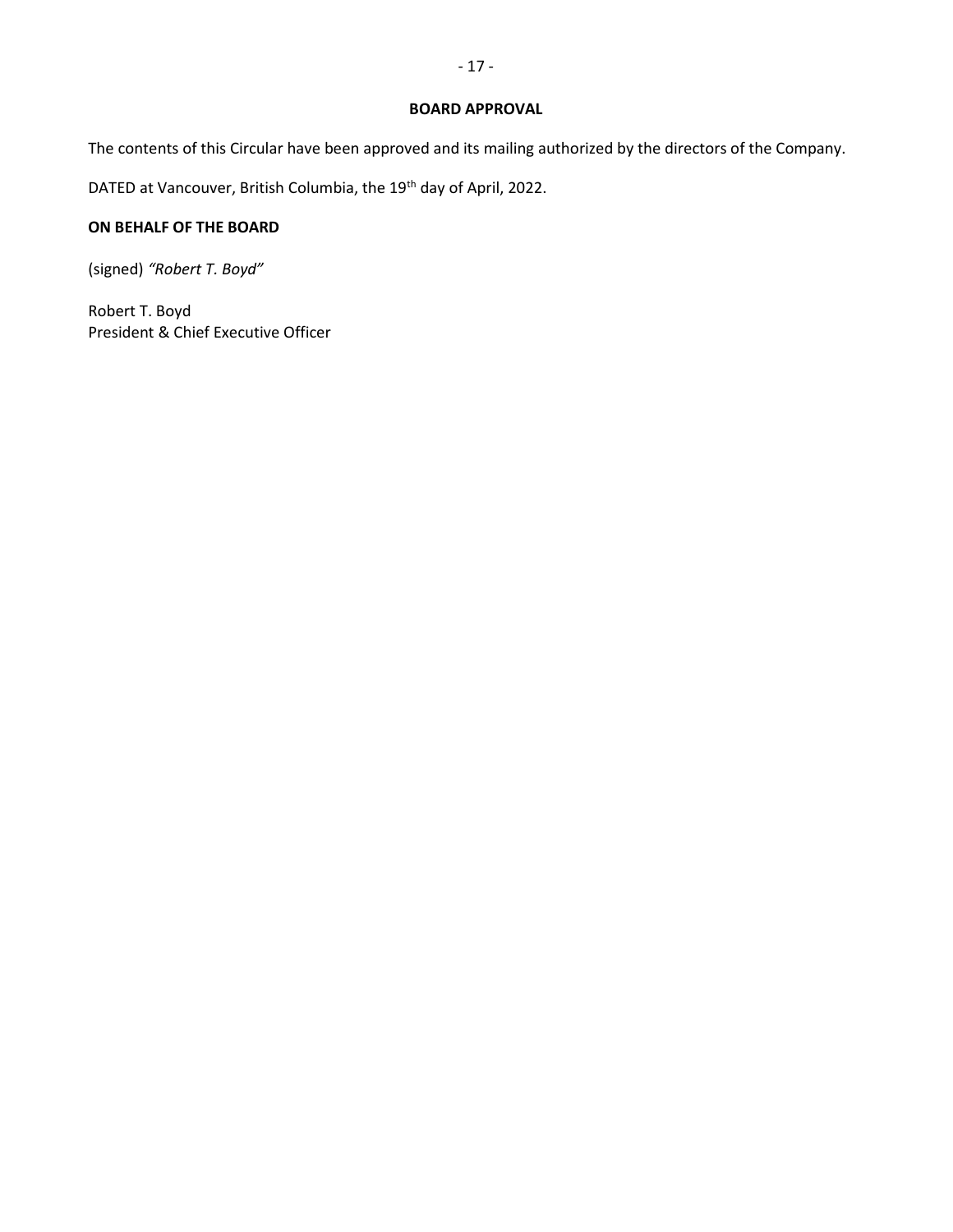# Schedule "A" to the Information Circular of Endurance Gold Corporation (the "Company")

#### Audit Committee Charter

#### 1. Purpose

The purpose of the Audit Committee (the "Committee") is to act as the representative of the Board of Directors (the "Board") in carrying out its oversight responsibilities relating to:

- (a) the quality and integrity of the Company's financial statements;
- (b) the Company's compliance with legal and regulatory requirements, as they relate to the Company's financial statements;
- (c) the internal controls and disclosure controls of the Company;
- (d) the performance of the Company's internal audit function; and
- (e) the qualifications, independence and performance of the Company's auditor.

#### 2. Authority

The Committee has the authority to:

- (a) engage and compensate independent counsel and other advisors as it determines necessary or advisable to carry out its duties; and
- (b) communicate directly with the Company's auditor.

#### 3. Composition and Expertise

The Committee shall consist of a minimum of three directors, all of whom are "independent" within the meaning of National Instrument 52-110, Audit Committees, for so long as the Company is a "venture issuer", as defined therein.

The Committee shall be appointed annually by the Board immediately following the Annual General Meeting ("AGM") of the Company. Each member of the Committee shall be financially literate, meaning that he or she must be able to read and understand financial statements. Committee members hold office until the next AGM or until they are removed by the Board or cease to be directors of the Company.

The Board shall appoint one member of the Committee to act as Chair of the Committee. If the Chair of the Committee is absent from any meeting, the Committee shall select one of the other members of the Committee to preside at that meeting.

#### 4. Meetings

The Committee shall meet at least four times a year to carry out its duties. The Chair shall develop and set the Committee's agenda, in consultation with other members of the Committee, the Board and senior management.

Notice of time and place of every meeting shall be given in writing to each member of the Committee at least 24 hours prior to the time fixed for such meeting.

A majority of the Committee shall constitute a quorum. No business may be transacted by the Committee except at a meeting of its members at which a quorum of the Committee is present in person or by means of such other communications facilities as permit all persons participating in the meeting to communicate with each other simultaneously.

The Committee may invite such directors, officers and employees of the Company and advisors as it sees fit from time to time to attend meetings of the Committee.